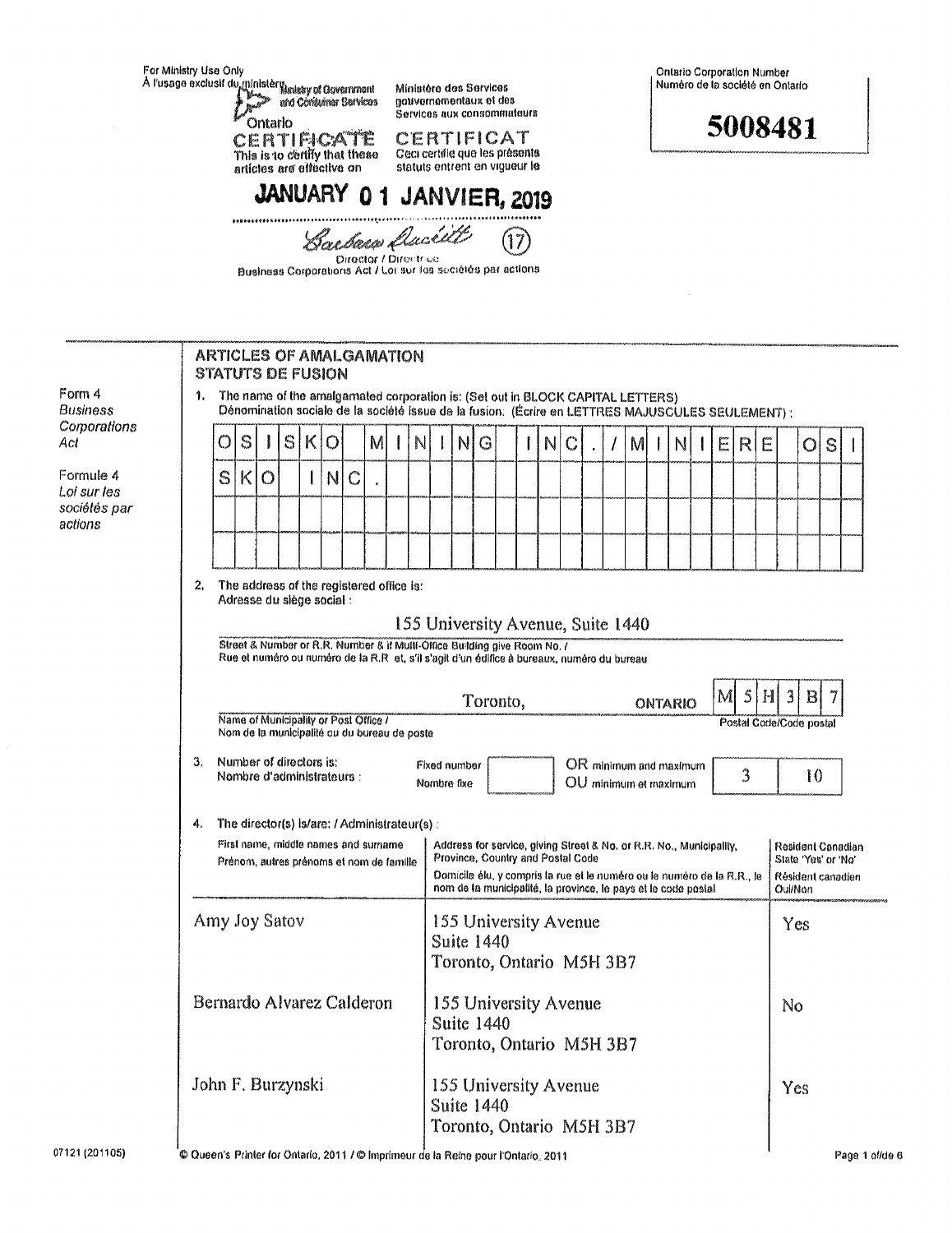4. The director(s) is/are: / Adminstrateur(s):

| First name, middle names and surname     | Address for service, giving Street & No. or R.R. No.,       | <b>Resident Canadian</b> |
|------------------------------------------|-------------------------------------------------------------|--------------------------|
| Prénom, autres prénoms et nom de famille | Municipality, Province, Country and Postal Code             | State 'Yes' or 'No'      |
|                                          | Domicile élu, y compris la rue et le numéro ou le numéro    | Résident canadien        |
|                                          | de la R.R., le nom de la municipalité, la province, le pays | Oul/Non                  |
|                                          | et le code postal                                           |                          |
| Jose Vizquerra Benavides                 | <b>155 University Avenue</b>                                | Yes                      |
|                                          | Suite 1440                                                  |                          |
|                                          | Toronto, Ontario M5H 3B7                                    |                          |
| Keith McKay                              | <b>155 University Avenue</b>                                | Yes.                     |
|                                          | Suite 1440                                                  |                          |
|                                          | Toronto, Ontario M5H 3B7                                    |                          |
| Patrick Anderson                         | <b>155 University Avenue</b>                                | Yes                      |
|                                          | <b>Suite 1440</b>                                           |                          |
|                                          | Toronto, Ontario M5H 3B7                                    |                          |
| Sean Roosen                              | <b>155 University Avenue</b>                                | <b>Yes</b>               |
|                                          | <b>Suite 1440</b>                                           |                          |
|                                          | Toronto, Ontario M5H 3B7                                    |                          |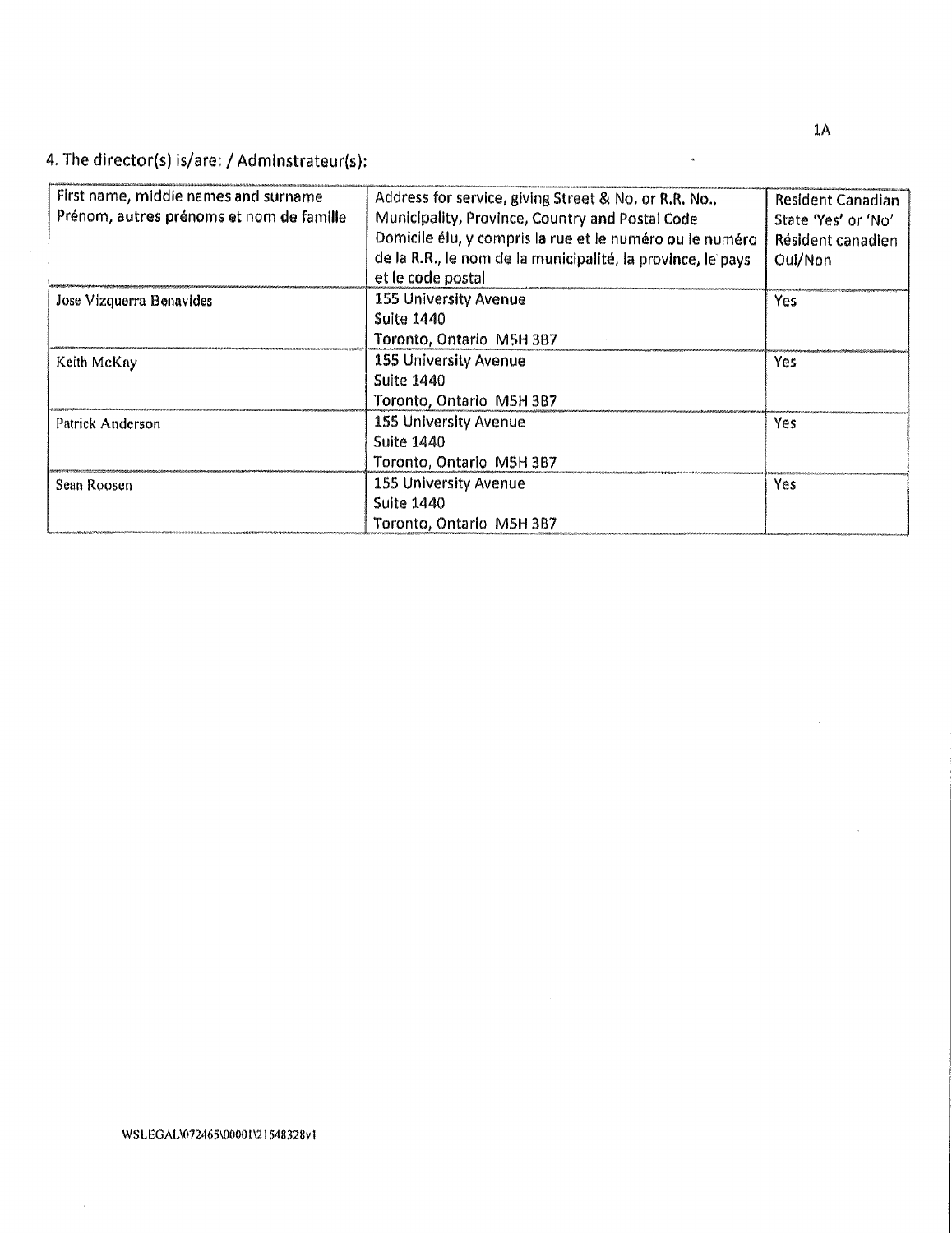|          | A - Amalgamation Agreement / Convention de fusion:                                                                                                                                                                    |                                                               |                                                                                                                |
|----------|-----------------------------------------------------------------------------------------------------------------------------------------------------------------------------------------------------------------------|---------------------------------------------------------------|----------------------------------------------------------------------------------------------------------------|
|          | The amalgamation agreement has been duly adopted by the shareholders of each of the amalgamating                                                                                                                      |                                                               |                                                                                                                |
|          | corporations as required by subsection 176 (4) of the Business Corporations Act on the date set out below.<br>Les actionnaires de chaque société qui fusionnne ont dûment adopté la convention de fusion conformément |                                                               |                                                                                                                |
| or<br>ou | au paragraphe 176(4) de la Loi sur les sociétés par actions à la date mentionnée ci-dessous.                                                                                                                          |                                                               |                                                                                                                |
|          | B - Amalgamation of a holding corporation and one or more of its subsidiaries or amalgamation of<br>subsidiaries / Fusion d'une société mère avec une ou plusieurs de ses filiales ou fusion de filiales :            |                                                               |                                                                                                                |
|          | The amalgamation has been approved by the directors of each amalgamating corporation by a resolution as<br>required by section 177 of the Business Corporations Act on the date set out below.                        |                                                               |                                                                                                                |
|          | Les administrateurs de chaque société qui fusionne ont approuvé la fusion par voie de résolution<br>conformément à l'article 177 de la Loi sur les sociétés par actions à la date mentionnée ci-dessous.              |                                                               |                                                                                                                |
|          | The articles of amalgamation in substance contain the provisions of the articles of incorporation of<br>Les statuts de fusion reprennent essentiellement les dispositions des statuts constitutifs de                 |                                                               |                                                                                                                |
|          |                                                                                                                                                                                                                       | OSISKO MINING INC.                                            |                                                                                                                |
|          | and are more particularly set out in these articles.                                                                                                                                                                  | MINIERE OSISKO INC.                                           |                                                                                                                |
|          | et sont énoncés textuellement aux présents statuts.                                                                                                                                                                   |                                                               |                                                                                                                |
|          |                                                                                                                                                                                                                       |                                                               |                                                                                                                |
|          | Names of amalgamating corporations<br>Dénomination sociale des sociétés qui fusionnent                                                                                                                                | Ontario Corporation Number<br>Numéro de la société en Ontario | Date of Adoption/Approval<br>Date d'adoption ou d'approbation<br>Year<br>Month<br>Day<br>année<br>mois<br>jour |
|          | OSISKO MINING INC.                                                                                                                                                                                                    |                                                               |                                                                                                                |
|          | MINIERE OSISKO INC.                                                                                                                                                                                                   | 2235302                                                       | 2018-12-28                                                                                                     |
|          | <b>BEAUFIELD RESOURCES INC./</b>                                                                                                                                                                                      |                                                               |                                                                                                                |
|          | RESSOURCES BEAUFIELD INC.                                                                                                                                                                                             | 591482                                                        | 2018-12-28                                                                                                     |
|          |                                                                                                                                                                                                                       |                                                               |                                                                                                                |
|          | CORONA GOLD CORPORATION                                                                                                                                                                                               |                                                               |                                                                                                                |
|          |                                                                                                                                                                                                                       | 1526369                                                       | 2018-12-28                                                                                                     |
|          | <b>EAGLE HILL EXPLORATION</b>                                                                                                                                                                                         |                                                               |                                                                                                                |
|          | CORPORATION                                                                                                                                                                                                           | 1805826                                                       | 2018-12-28                                                                                                     |
|          |                                                                                                                                                                                                                       |                                                               |                                                                                                                |
|          | <b>O3 INVESTMENTS INCORPORATED</b>                                                                                                                                                                                    |                                                               |                                                                                                                |
|          |                                                                                                                                                                                                                       | 2537348                                                       | 2018-12-28                                                                                                     |
|          | RYAN GOLD CORP.                                                                                                                                                                                                       |                                                               |                                                                                                                |
|          |                                                                                                                                                                                                                       | 1864371                                                       | 2018-12-28                                                                                                     |
|          |                                                                                                                                                                                                                       |                                                               |                                                                                                                |
|          |                                                                                                                                                                                                                       |                                                               |                                                                                                                |
|          |                                                                                                                                                                                                                       |                                                               |                                                                                                                |
|          |                                                                                                                                                                                                                       |                                                               |                                                                                                                |
|          |                                                                                                                                                                                                                       |                                                               |                                                                                                                |
|          |                                                                                                                                                                                                                       |                                                               |                                                                                                                |
|          |                                                                                                                                                                                                                       |                                                               |                                                                                                                |
|          |                                                                                                                                                                                                                       |                                                               |                                                                                                                |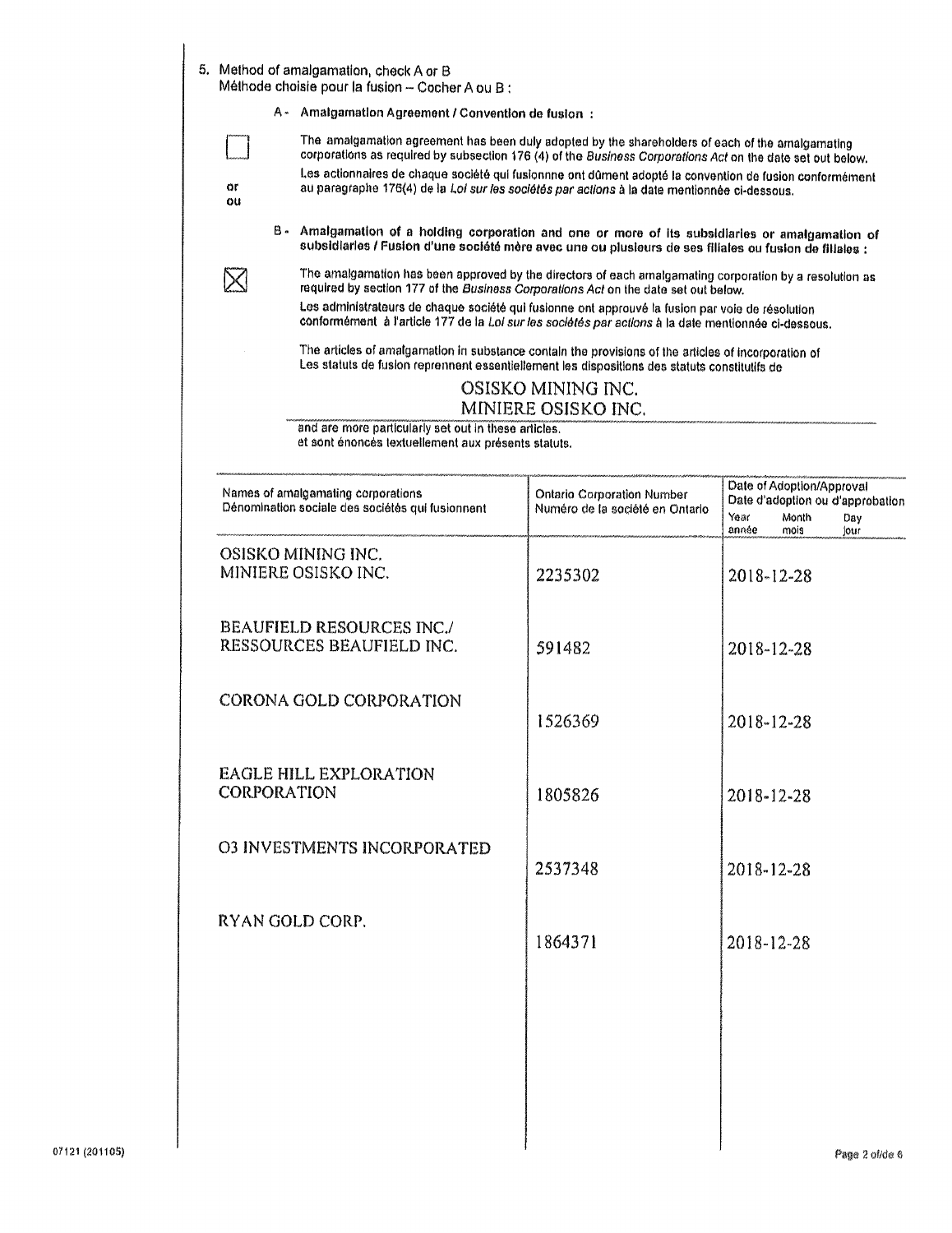| 6. | Restrictions, if any, on business the corporation may carry on or on powers the corporation may exercise.<br>Limites, s'il y a lieu, imposées aux activités commerciales ou aux pouvoirs de la société. |
|----|---------------------------------------------------------------------------------------------------------------------------------------------------------------------------------------------------------|
|    | None.                                                                                                                                                                                                   |
|    |                                                                                                                                                                                                         |
|    |                                                                                                                                                                                                         |
|    |                                                                                                                                                                                                         |
|    |                                                                                                                                                                                                         |
|    |                                                                                                                                                                                                         |
|    |                                                                                                                                                                                                         |
|    |                                                                                                                                                                                                         |
|    |                                                                                                                                                                                                         |
| 7. | The classes and any maximum number of shares that the corporation is authorized to issue:                                                                                                               |
|    | Catégories et nombre maximal, s'il y a lieu, d'actions que la société est autorisée à émettre :<br>The Corporation is authorized to issue an unlimited number of Common Shares.                         |
|    |                                                                                                                                                                                                         |
|    |                                                                                                                                                                                                         |
|    |                                                                                                                                                                                                         |
|    |                                                                                                                                                                                                         |
|    |                                                                                                                                                                                                         |
|    |                                                                                                                                                                                                         |
|    |                                                                                                                                                                                                         |
|    |                                                                                                                                                                                                         |
|    |                                                                                                                                                                                                         |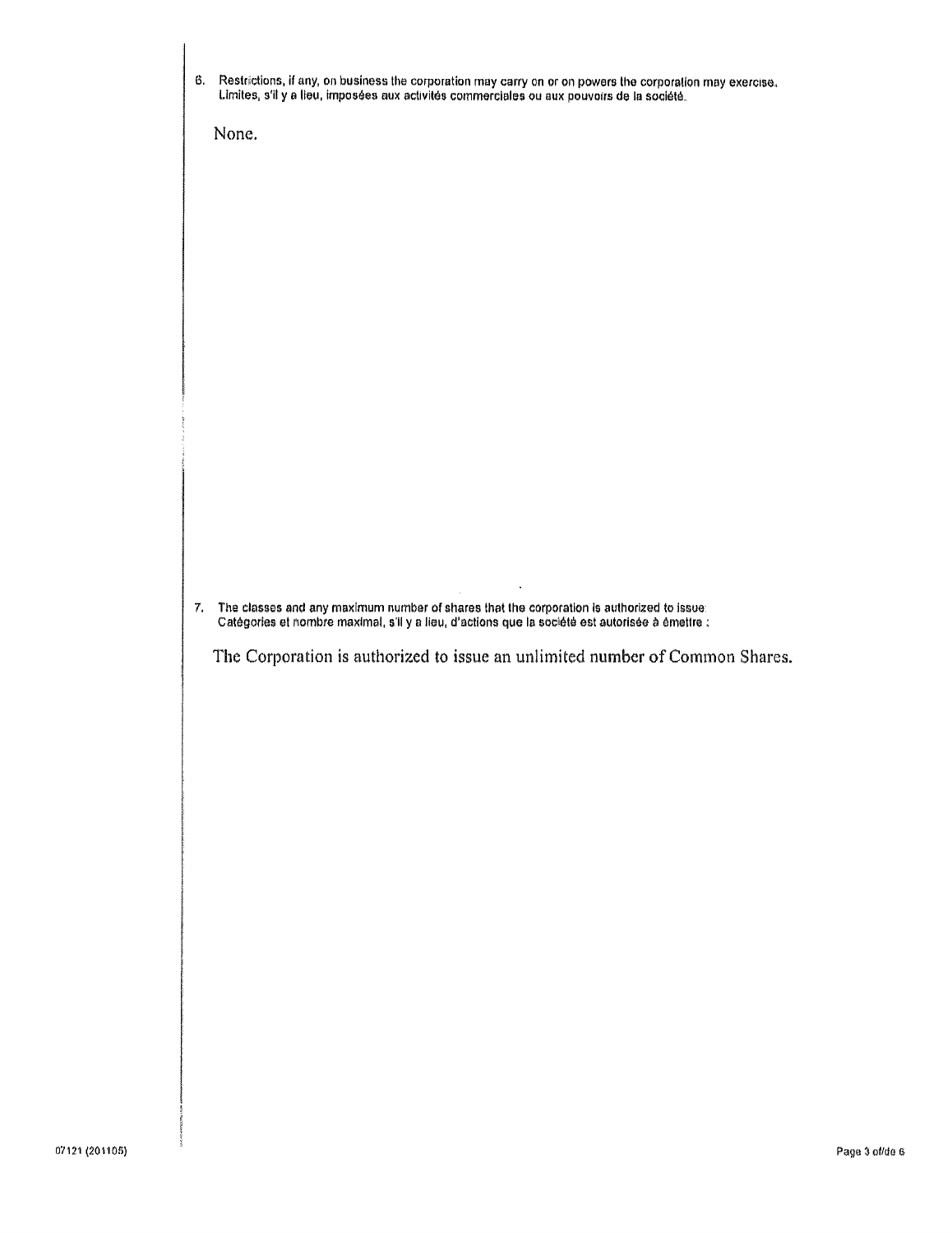8. Rights, privileges, restrictions and conditions (if any) attaching to each class of shares and directors authority with respect to any class of shares which may be issued in series.

Droits, privilèges, restrictions et conditions, s'il y a lieu, rattachés à chaque catégorie d'actions et pouvoirs des administrateurs relatifs à chaque catégorie d'actions qui peut être émise en série :

Subject to the provisions of the Business Corporations Act (Ontario) and subject to the provisions of any unanimous shareholders' agreement in respect of the Corporation, the Common Shares of the Corporation shall have attached thereto the following rights, privileges, restrictions and conditions:

(a) the holders of Common Shares shall be entitled to one vote for each Common Share held at all meetings of shareholders;

(b) the holders of the Common Shares shall be entitled to receive dividends as and when declared by the board of directors of the Corporation; and

(c) the holders of the Common Shares shall be entitled to receive the remaining property of the Corporation upon dissolution.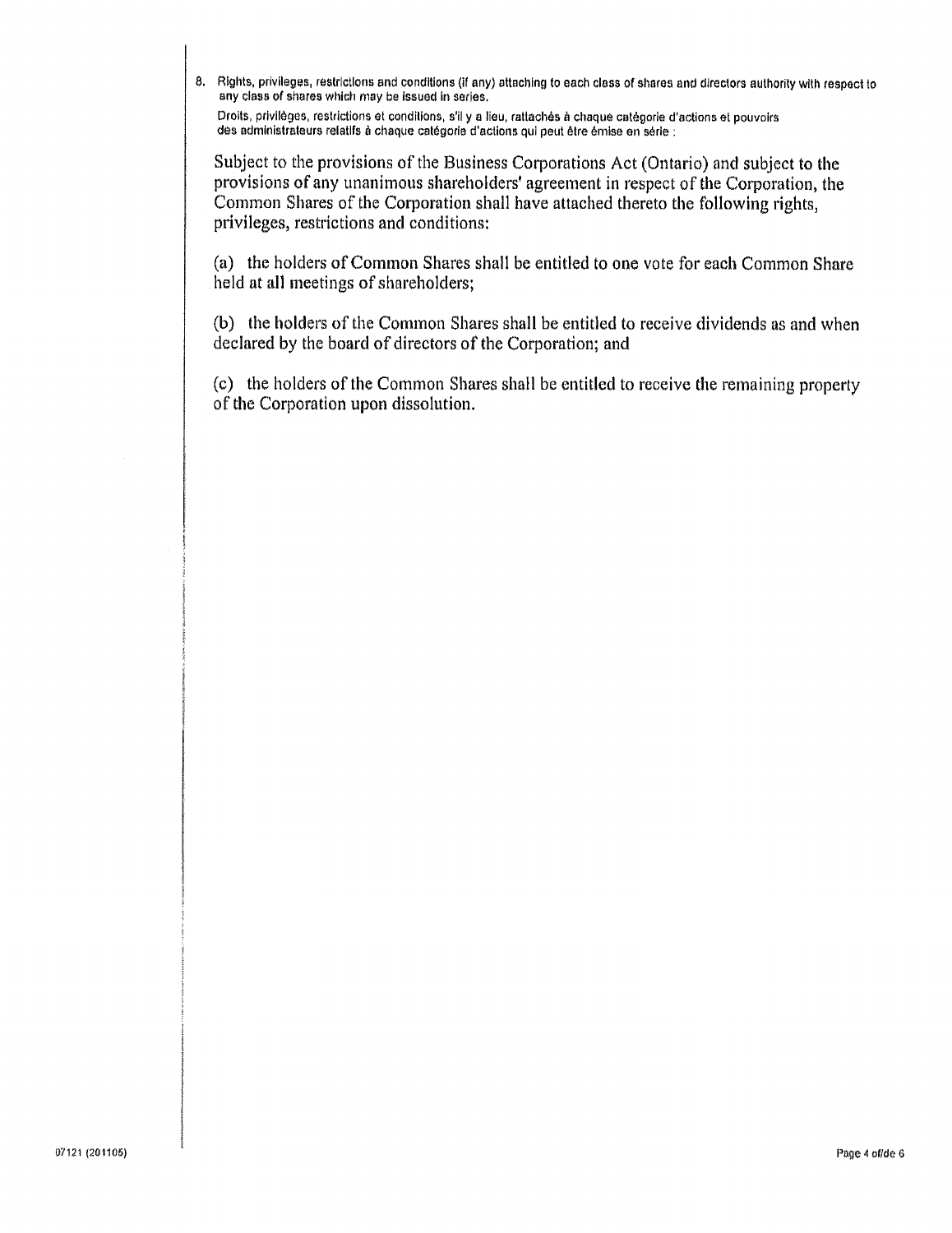| 9, | The issue, transfer or ownership of shares is/is not restricted and the restrictions (if any) are as follows:<br>L'émission, le transfert ou la propriété d'actions est/n'est pas restreint. Les restrictions, s'il y a lieu, sont les suivantes :<br>None. |
|----|-------------------------------------------------------------------------------------------------------------------------------------------------------------------------------------------------------------------------------------------------------------|
|    |                                                                                                                                                                                                                                                             |
|    |                                                                                                                                                                                                                                                             |
|    |                                                                                                                                                                                                                                                             |
|    | 10. Other provisions, (if any):<br>Autres dispositions, s'il y a lieu :<br>None.                                                                                                                                                                            |
|    |                                                                                                                                                                                                                                                             |
|    |                                                                                                                                                                                                                                                             |
|    |                                                                                                                                                                                                                                                             |
|    |                                                                                                                                                                                                                                                             |
|    |                                                                                                                                                                                                                                                             |
|    | 11. The statements required by subsection 178(2) of the Business Corporations Act are attached as Schedule "A".<br>Les déclarations exigées aux termes du paragraphe 178(2) de la Loi sur les sociétés par actions constituent l'annexe A.                  |
|    | 12. A copy of the amalgamation agreement or directors' resolutions (as the case may be) is/are attached as Schedule "B".<br>Une copie de la convention de fusion ou les résolutions des administrateurs (selon le cas) constitue(nt) l'annexe B.            |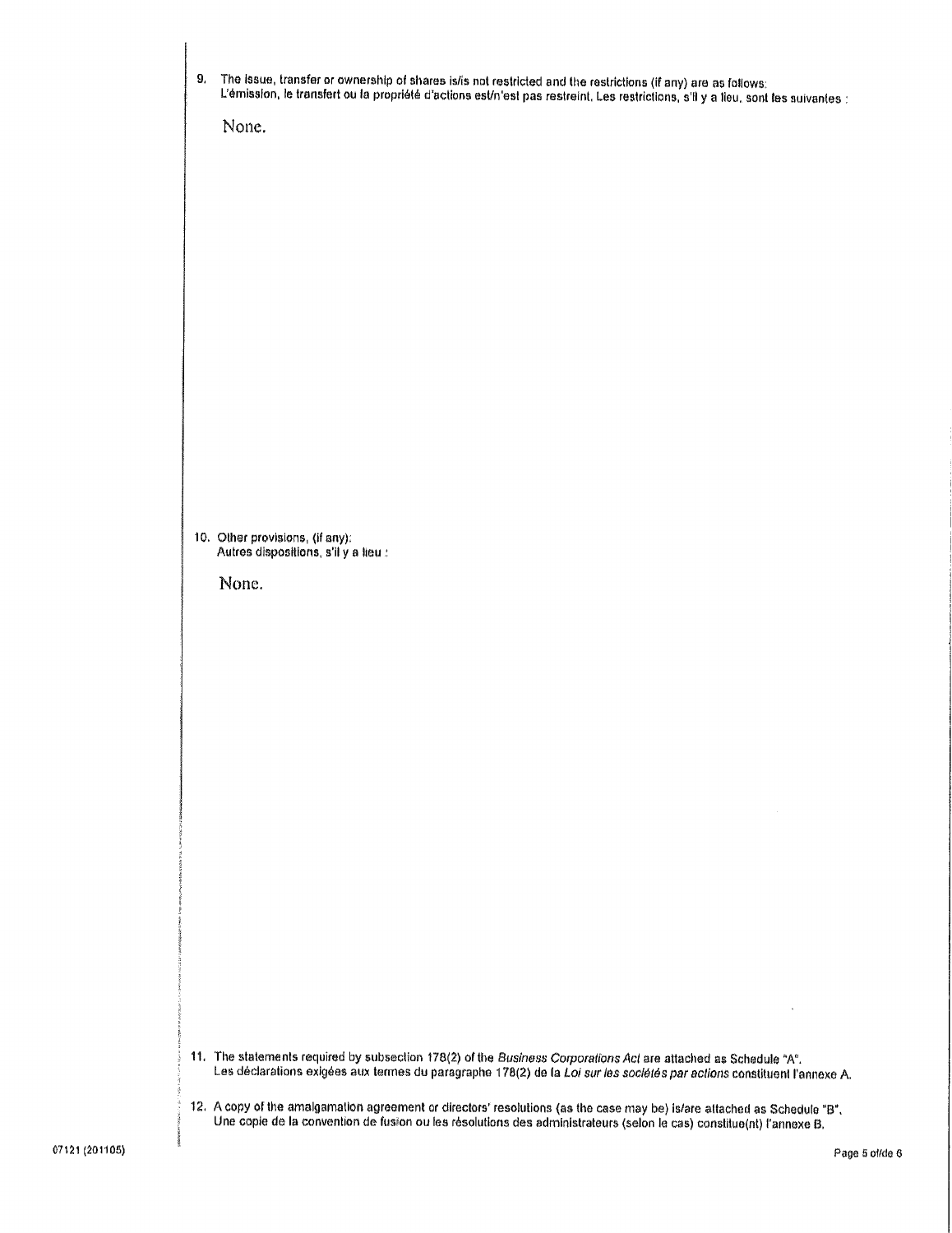These articles are signed in duplicate. Les présents statuts sont signés en double exemplaire,

| habilité peut signer au nom de la société.                                                          | Name and original signature of a director or authorized signing officer of each of the amalgamating corporations.<br>Include the name of each corporation, the signatories name and description of office (e.g. president, secretary). Only<br>a director or authorized signing officer can sign on behalf of the corporation. / Nom et signature originale d'un<br>administrateur ou d'un signataire autorisé de chaque société qui fusionne. Indiquer la dénomination sociale de chaque<br>société, le nom du signataire et sa fonction (p. ex. : président, secrétaire). Seul un administrateur ou un dirigeant |                                  |
|-----------------------------------------------------------------------------------------------------|--------------------------------------------------------------------------------------------------------------------------------------------------------------------------------------------------------------------------------------------------------------------------------------------------------------------------------------------------------------------------------------------------------------------------------------------------------------------------------------------------------------------------------------------------------------------------------------------------------------------|----------------------------------|
| OSISKO MINING INC.<br>MINIERE OSISKO INC.                                                           |                                                                                                                                                                                                                                                                                                                                                                                                                                                                                                                                                                                                                    |                                  |
| Names of Corporations / Dénomination sociale des sociétés<br>By I Par                               |                                                                                                                                                                                                                                                                                                                                                                                                                                                                                                                                                                                                                    |                                  |
| (signed) Blair D. Zaritsky                                                                          | Blair D. Zaritsky                                                                                                                                                                                                                                                                                                                                                                                                                                                                                                                                                                                                  | Chief Financial Officer          |
| Signature / Signature                                                                               | Print name of signatory /<br>Nom du signataire en lettres moulées                                                                                                                                                                                                                                                                                                                                                                                                                                                                                                                                                  | Description of Office / Fonction |
| <b>BEAUFIELD RESOURCES INC./</b><br>RESSOURCES BEAUFIELD INC.                                       |                                                                                                                                                                                                                                                                                                                                                                                                                                                                                                                                                                                                                    |                                  |
| Names of Corporations / Dénomination sociale des sociétés                                           |                                                                                                                                                                                                                                                                                                                                                                                                                                                                                                                                                                                                                    |                                  |
| By / Par<br>(signed) Blair D. Zaritsky                                                              | Blair D. Zaritsky                                                                                                                                                                                                                                                                                                                                                                                                                                                                                                                                                                                                  | Director                         |
| Signature / Signature                                                                               | Print name of signatory /<br>Nom du signataire en lettres moulées                                                                                                                                                                                                                                                                                                                                                                                                                                                                                                                                                  | Description of Office / Fonction |
| Names of Corporations / Dénomination sociale des sociétés<br>By / Par<br>(signed) Blair D. Zaritsky | Blair D. Zaritsky                                                                                                                                                                                                                                                                                                                                                                                                                                                                                                                                                                                                  | Director                         |
| Signature / Signature                                                                               | Print name of signatory /<br>Nom du signataire en lettres moulées                                                                                                                                                                                                                                                                                                                                                                                                                                                                                                                                                  | Description of Office / Fonction |
| EAGLE HILL EXPLORATION CORPORATION                                                                  |                                                                                                                                                                                                                                                                                                                                                                                                                                                                                                                                                                                                                    |                                  |
| Names of Corporations / Dénomination sociale des sociétés<br>By / Par                               |                                                                                                                                                                                                                                                                                                                                                                                                                                                                                                                                                                                                                    |                                  |
| (signed) Blair D. Zaritsky                                                                          | Blair D. Zaritsky                                                                                                                                                                                                                                                                                                                                                                                                                                                                                                                                                                                                  | Director                         |
| Signature / Signature                                                                               | Print name of signatory /<br>Nom du signataire en lettres moulées                                                                                                                                                                                                                                                                                                                                                                                                                                                                                                                                                  | Description of Office / Fonction |
| <b>03 INVESTMENTS INCORPORATED</b>                                                                  |                                                                                                                                                                                                                                                                                                                                                                                                                                                                                                                                                                                                                    |                                  |
| Names of Corporations / Dénomination sociale des sociétés                                           |                                                                                                                                                                                                                                                                                                                                                                                                                                                                                                                                                                                                                    |                                  |
| By / Par<br>(signed) Blair D. Zaritsky                                                              | Blair D. Zaritsky                                                                                                                                                                                                                                                                                                                                                                                                                                                                                                                                                                                                  | Director                         |
| Signature / Signature                                                                               | Print name of signatory /<br>Nom du signataire en lettres moulées                                                                                                                                                                                                                                                                                                                                                                                                                                                                                                                                                  | Description of Office / Fonction |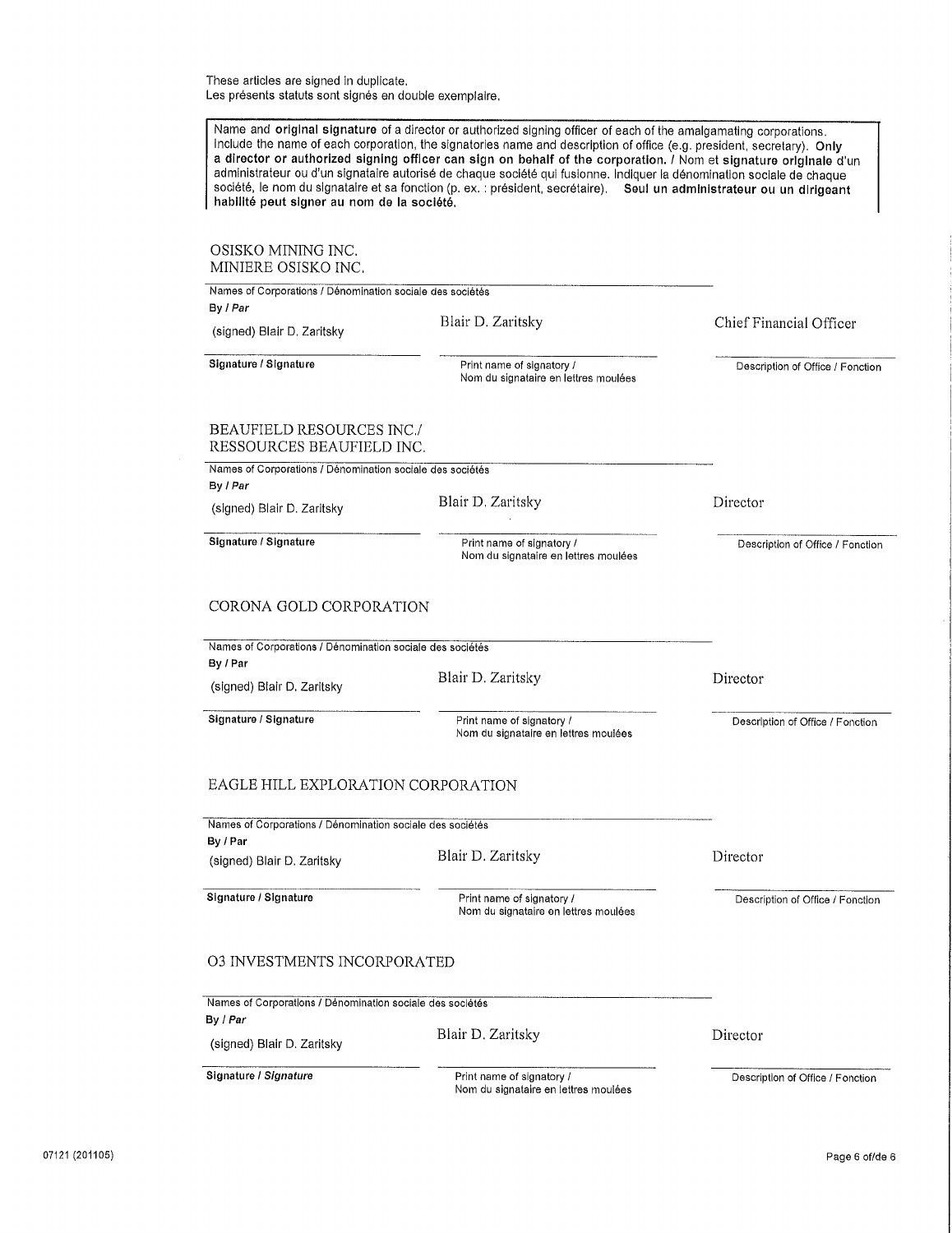These articles are signed in duplicate. <sup>L</sup>es présents statuts sont signés en double exemplaire.

| habilité peut signer au nom de la société.                                                     | a director or authorized signing officer can sign on behalf of the corporation. / Nom et signature originale d'un<br>administrateur ou d'un signataire autorisé de chaque société qui fusionne. Indiquer la dénomination sociale de chaque<br>société, le nom du signataire et sa fonction (p. ex. : président, secrétaire). Seul un administrateur ou un dirigeant |                                  |
|------------------------------------------------------------------------------------------------|---------------------------------------------------------------------------------------------------------------------------------------------------------------------------------------------------------------------------------------------------------------------------------------------------------------------------------------------------------------------|----------------------------------|
| RYAN GOLD CORP.                                                                                |                                                                                                                                                                                                                                                                                                                                                                     |                                  |
| Names of Corporations / Dénomination sociale des sociétés                                      |                                                                                                                                                                                                                                                                                                                                                                     |                                  |
| By / Par                                                                                       | Blair D. Zaritsky                                                                                                                                                                                                                                                                                                                                                   | Director                         |
| (signed) Blair D. Zaritsky                                                                     |                                                                                                                                                                                                                                                                                                                                                                     |                                  |
| Signature / Signature                                                                          | Print name of signatory /<br>Nom du signataire en lettres moulées                                                                                                                                                                                                                                                                                                   | Description of Office / Fonction |
|                                                                                                |                                                                                                                                                                                                                                                                                                                                                                     |                                  |
| Names of Corporations / Dénomination sociale des sociétés<br>By / Par                          |                                                                                                                                                                                                                                                                                                                                                                     |                                  |
| Signature / Signature                                                                          | Print name of signatory /<br>Nom du signataire en lettres moulées                                                                                                                                                                                                                                                                                                   | Description of Office / Fonction |
| Names of Corporations / Dénomination sociale des sociétés<br>By / Par<br>Signature / Signature | Print name of signatory /<br>Nom du signataire en lettres moulées                                                                                                                                                                                                                                                                                                   | Description of Office / Fonction |
| Names of Corporations / Dénomination sociale des sociétés<br>By / Par                          |                                                                                                                                                                                                                                                                                                                                                                     |                                  |
| Signature / Signature                                                                          | Print name of signatory /<br>Nom du signataire en lettres moulées                                                                                                                                                                                                                                                                                                   | Description of Office / Fonction |
| Names of Corporations / Dénomination sociale des sociétés<br>By / Par                          |                                                                                                                                                                                                                                                                                                                                                                     |                                  |
| Signature / Signature                                                                          | Print name of signatory /<br>Nom du signataire en lettres moulées                                                                                                                                                                                                                                                                                                   | Description of Office / Fonction |

 $\sim$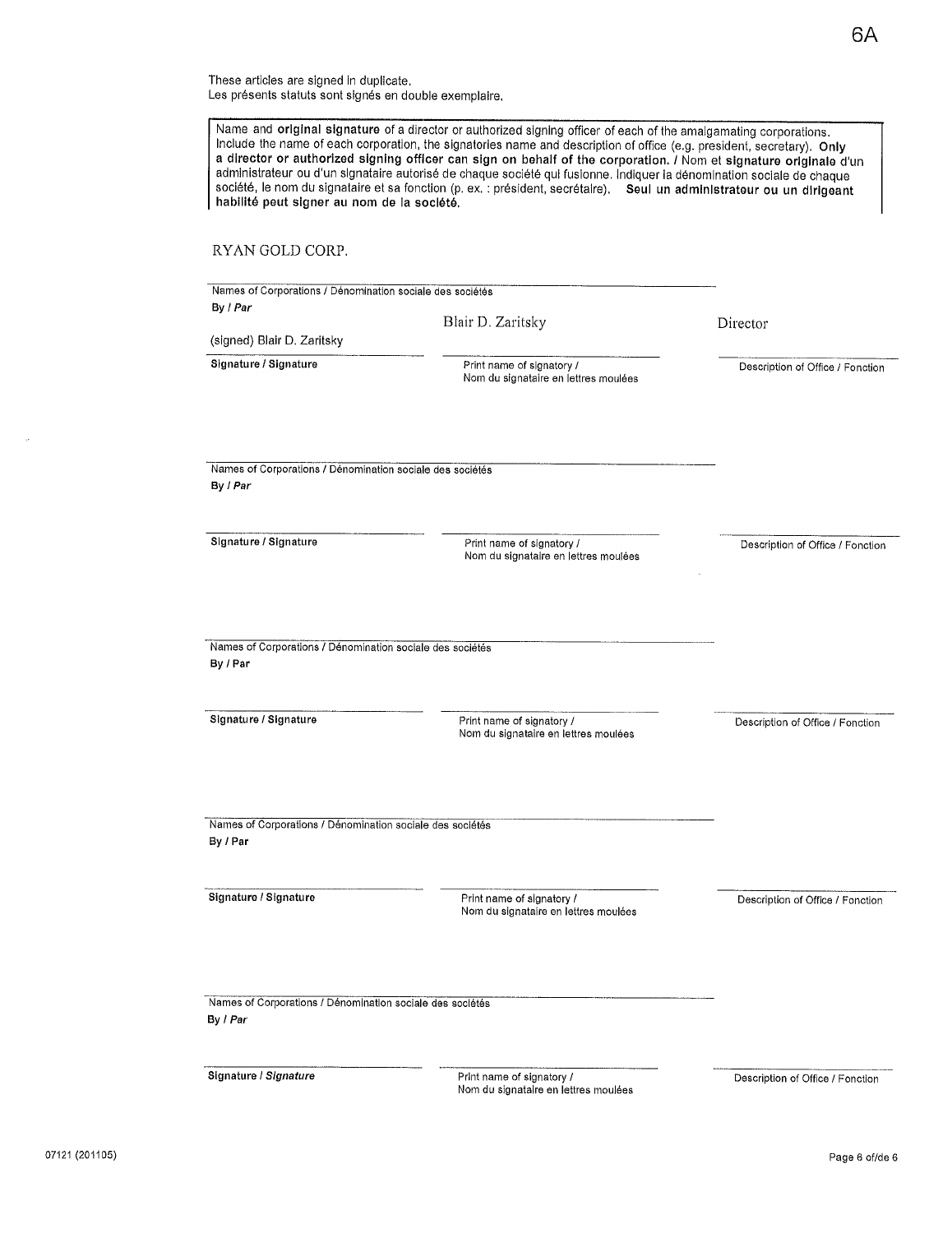# "SCHEDULE A-1"

# DIRECTOR'S/OFFICER'S STATEMENT

This statement is made in accordance with the provisions of subsection 178(2) of the Business Corporations Act (Ontario) with respect to the amalgamation of Osisko Mining Inc. / Miniere Osisko Inc., Beaufield <sup>R</sup>esources Inc. / Ressources Beaufield Inc., Corona Gold Corporation, Eagle Hill Exploration Corporation, <sup>0</sup>3 Investments Incorporated and Ryan Gold Corp. (each, an "Amalgamating Corporation") to continue <sup>a</sup>s "Osisko Mining Inc. / Miniere Osisko Inc." ("Amalco").

I, Blair D. Zaritsky of the City of Toronto, in the Province of Ontario, state as follows:

- 1. <sup>I</sup> am the Chief Financial Officer of Osisko Mining Inc. / Miniere Osisko Inc. (the "Corporation") <sup>a</sup>nd as such have knowledge of the matters herein.
- $2.$ <sup>T</sup>here are reasonable grounds for believing that on the effective date of the amalgamation:
	- (a) each of the Amalgamating Corporations is and Amalco will be able to pay its liabilities as they become due;
	- (b) the realizable value of the assets of Amalco will not be less than the aggregate of its liabilities and stated capital of all classes; and
	- (c) no creditor will be prejudiced by the amalgamation.
- <sup>3</sup>. The Corporation has not been notified by any creditor that it objects to the amalgamation.

This statement is made this <u>December 28</u> , 2018.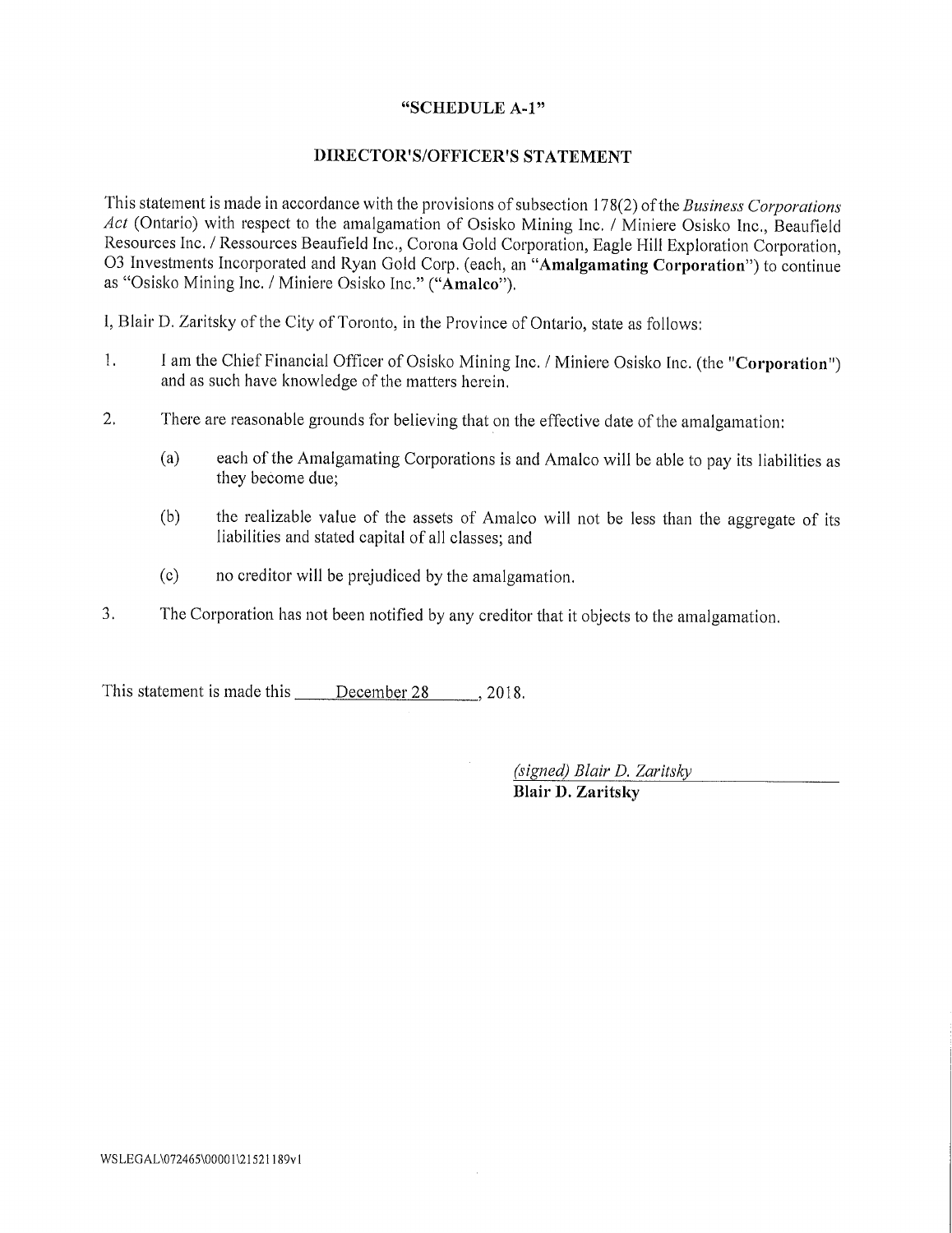## "SCHEDULE A-2"

# DIRECTOR'S/OFFICER'S STATEMENT

This statement is made in accordance with the provisions of subsection 178(2) of the Business Corporations Act (Ontario) with respect to the amalgamation of Osisko Mining Inc. / Miniere Osisko Inc., Beaufield <sup>R</sup>esources Inc, / Ressources Beaufield Inc., Corona Gold Corporation, Eagle Hill Exploration Corporation, 03 Investments Incorporated and Ryan Gold Corp. (each, an "Amalgamating Corporation") to continue <sup>a</sup>s "Osisko Mining Inc. / Miniere Osisko Inc." ("Amalco"),

I, Blair D. Zaritsky of the City of Toronto, in the Province of Ontario, state as follows:

- 1. <sup>I</sup> am a director of Beaufield Resources Inc. / Ressources Bean field Inc. (the "Corporation") and <sup>a</sup>s such have knowledge of the matters herein.
- $\overline{2}$ . <sup>T</sup>here are reasonable grounds for believing that on the effective date of the amalgamation:
	- (a) each of the Amalgamating Corporations is and Amalco will he able to pay its liabilities as they become due;
	- $(b)$  the realizable value of the assets of Amalco will not be less than the aggregate of its liabilities and stated capital of all classes; and
	- (c) no creditor will be prejudiced by the amalgamation.
- 3. <sup>T</sup>he Corporation has not been notified by any creditor that it objects to the amalgamation,

This statement is made this <u>December 28</u> , 2018.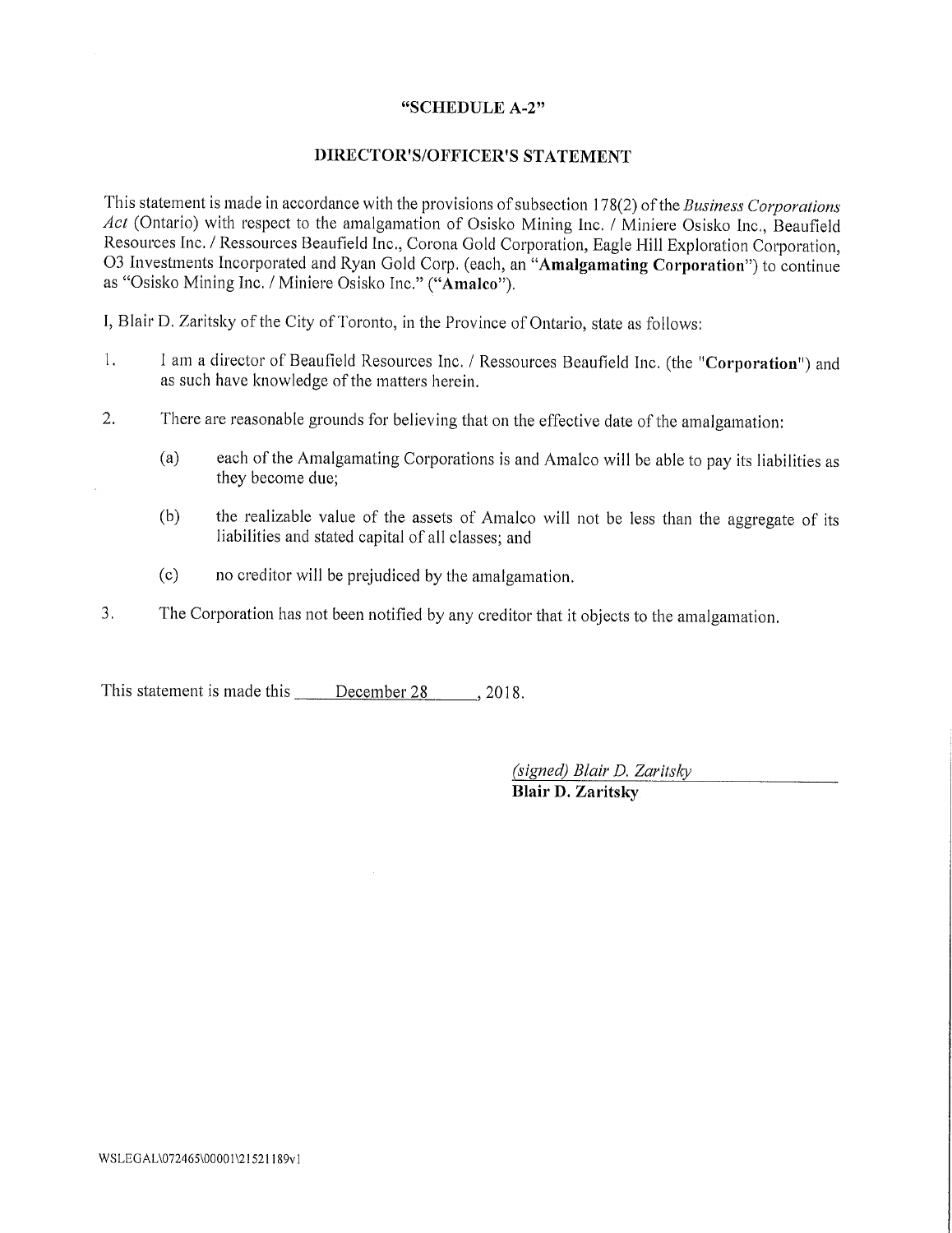# "SCHEDULE A-3"

# :DIRECTOR'S/OFFICER'S STATEMENT

This statement is made in accordance with the provisions of subsection 178(2) of the Business Corporations Act (Ontario) with respect to the amalgamation of Osisko Mining Inc. / Miniere Osisko Inc., Beaufield Resources Inc. / Ressources Beaufield Inc., Corona Gold Corporation, Eagle Hill Exploration Corporation, 03 Investments Incorporated and Ryan Gold Corp. (each, an "Amalgamating Corporation") to continue as "Osisko Mining Inc. / Miniere Osisko Inc." ("Amalco").

I, Blair I). Zaritskv of the City of' Toronto, in the Province of Ontario, state as follows:

- $\mathbf{1}$ . <sup>I</sup> am a director of Corona Gold Corporation (the "Corporation") and as such have knowledge of the matters herein.
- $2.$ There are reasonable grounds for believing that on the effective date of the amalgamation:
	- (a) each of the Amalgamating Corporations is and Amalco will be able to pay its liabilities as they become due:
	- $(b)$  the realizable value of the assets of Amalco will not be less than the aggregate of its liabilities and stated capital of all classes; and
	- $(c)$  no creditor will be prejudiced by the amalgamation.
- 3. The Corporation has not been notified by any creditor that it objects to the amalgamation.

This statement is made this December 28 , 2018.

 $(signed)$  Blair D. Zaritsky

Blair D. Zaritsky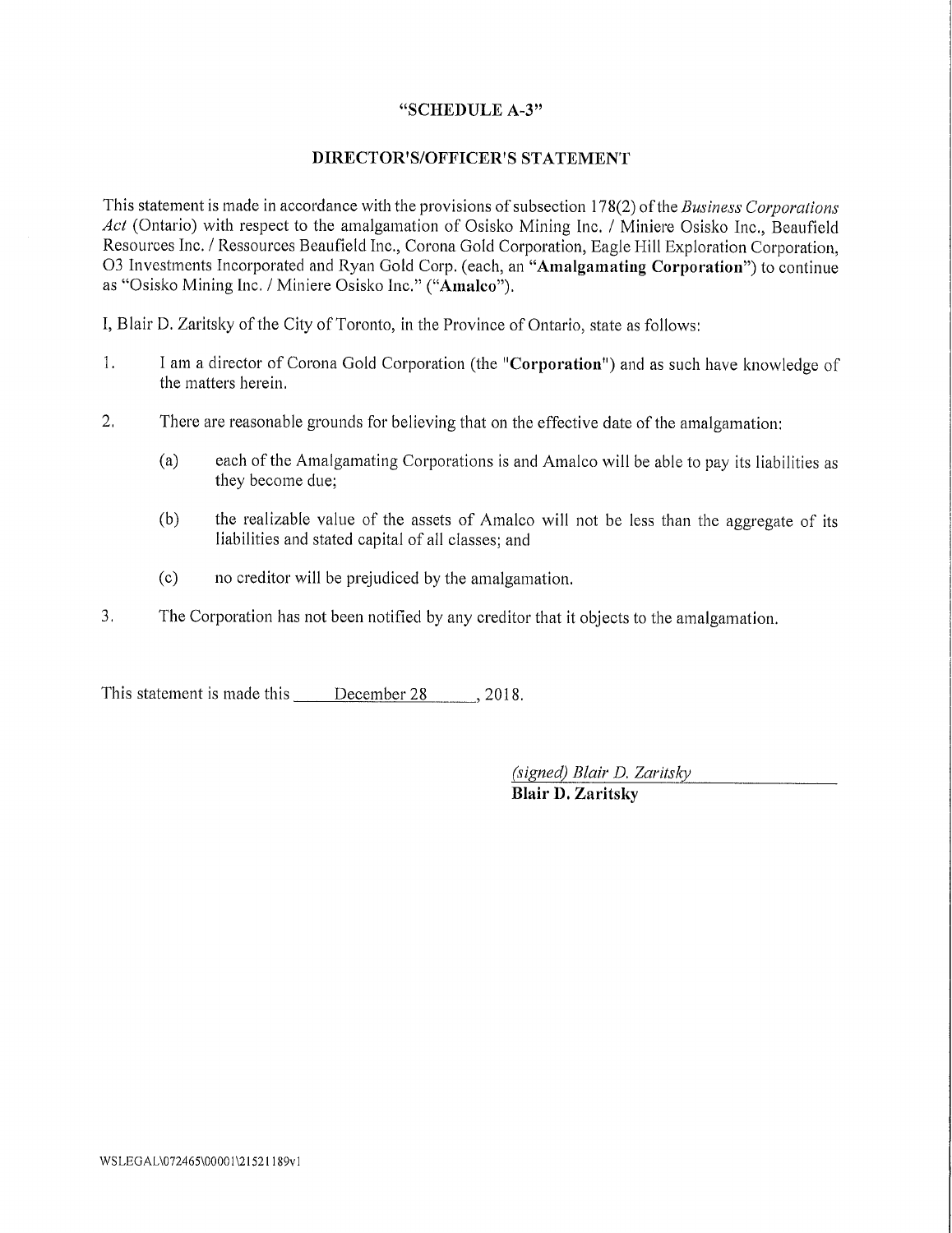# "SCHEDULE A-4"

# DIRECTOR'S/OFFICER'S STATEMENT

This statement is made in accordance with the provisions of subsection 178(2) of the Business Corporations Act (Ontario) with respect to the amalgamation of Osisko Mining Inc. / Miniere Osisko Inc., Beaufield Resources Inc. / Ressources Beaufield Inc., Corona Gold Corporation, Eagle Hill Exploration Corporation, 03 Investments Incorporated and Ryan Gold Corp. (each, an "Amalgamating Corporation") to continue as "Osisko Mining Inc. / Miniere Osisko Inc." ("Amalco").

I, Blair D. Zaritsky of the City of 'Ioronto, in the Province of Ontario, state as follows:

- 1. I am a director of Eagle Hill Exploration Corporation (the "Corporation") and as such have knowledge of the matters herein.
- 2. There are reasonable grounds for believing that on the effective date of the amalgamation:
	- (a) each of the Amalgamating Corporations is and Amalco will be able to pay its liabilities as they become due;
	- (b) the realizable value of the assets of Amalco will not be less than the aggregate of its liabilities and stated capital of all classes; and
	- (c) no creditor will be prejudiced by the amalgamation.
- $\overline{3}$ . The Corporation has not been notified by any creditor that it objects to the amalgamation.

This statement is made this December 28 . 2018.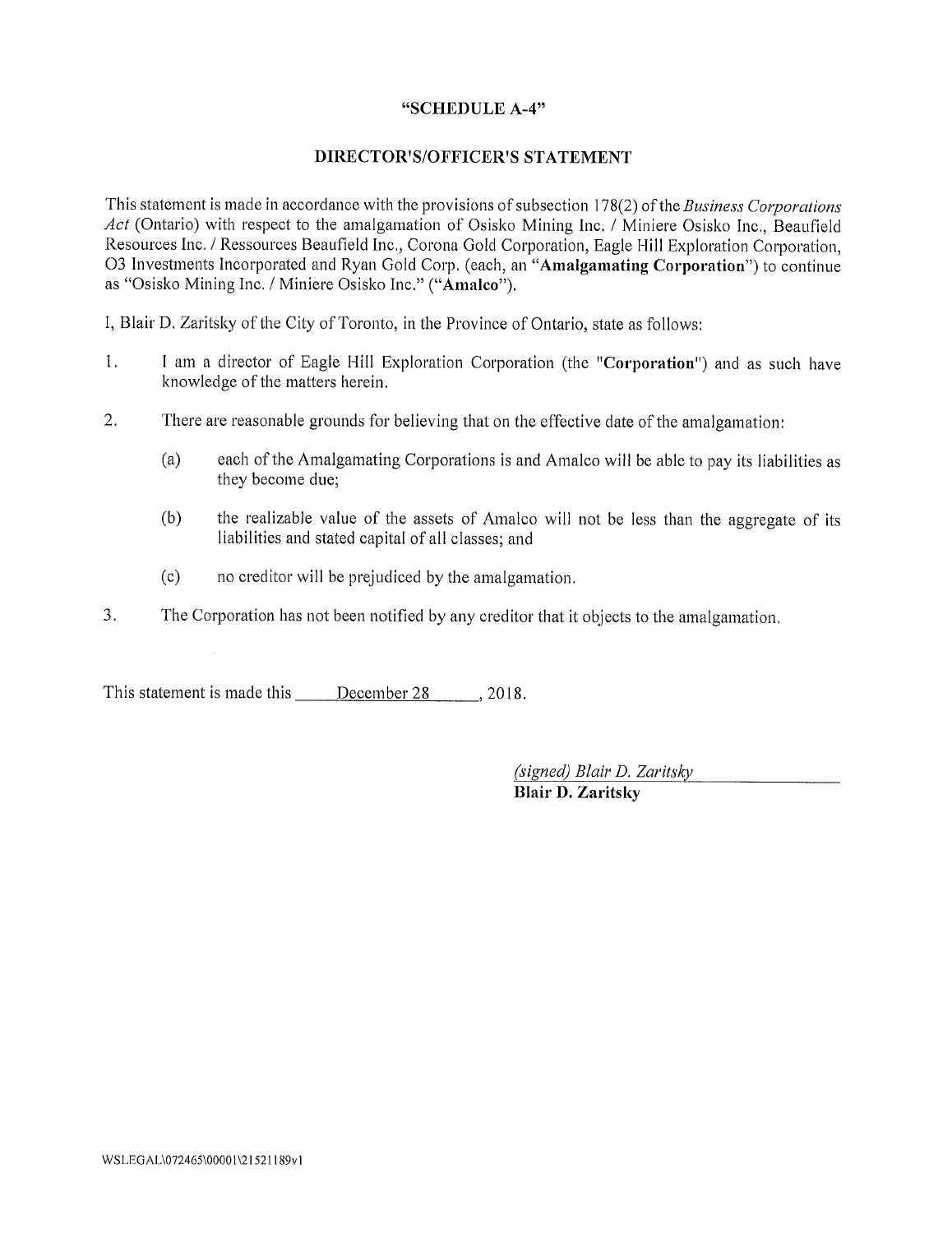### "SCHEDULE. A-5"

## DIRECTOR'S/OFFICER'S STATEMENT

This statement is made in accordance with the provisions of subsection 178(2) of the *Business Corporations* Act (Ontario) with respect to the amalgamation of Osisko Mining Inc. / Miniere Osisko Inc., Beaufield Resources Inc. / Ressources Beaufield Inc., Corona Gold Corporation, Eagle Hill Exploration Corporation, 03 Investments Incorporated and Ryan Gold Corp. (each, an "Amalgamating Corporation") to continue as "Osisko Mining Inc. / Minicre Osisko Inc." ("Amalco").

1, Blair D. Zaritsky of the City of Toronto, in the Province of Ontario, state as follows;

- $\mathbf{1}$ . <sup>I</sup> am a director of 03 Investments Incorporated (the "Corporation") and as such have knowledge of the matters herein.
- 2. "There are reasonable grounds for believing that on the effective date of the amalgamation:
	- (a) each of the Amalgamating Corporations is and Amalco will be able to pay its liabilities as they become due;
	- (b) the realizable value of the assets of Amalco will not be less than the aggregate of its liabilities and stated capital of all classes; and
	- (c) no creditor will be prejudiced by the amalgamation.
- 3. The Corporation has not been notified by any creditor that it objects to the amalgamation.

This statement is made this December 28 . 2018.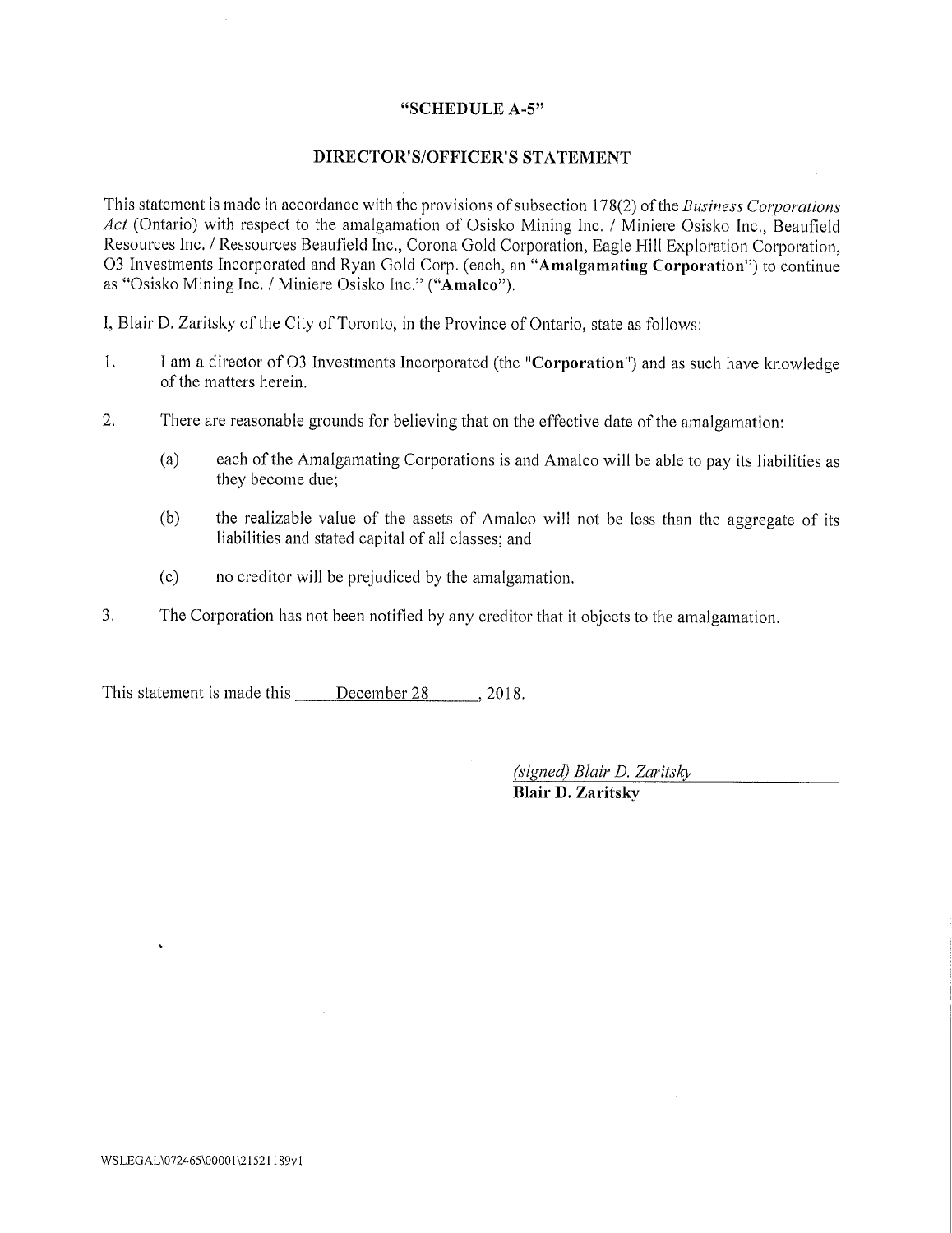# "SCHEDULE A-6"

# DIRECTOR'S/OFFICER'S STATEMENT

This statement is made in accordance with the provisions of subsection 178(2) of the Business Corporations Act (Ontario) with respect to the amalgamation of Osisko Mining Inc. / Miniere Osisko Inc., Beaufield Resources Inc. / Ressources Beaufield Inc., Corona Gold Corporation, Eagle Hill Exploration Corporation, <sup>0</sup>3 Investments Incorporated and Ryan Gold Corp. (each, an "Amalgamating Corporation") to continue <sup>a</sup>s "Osisko Mining Inc. / Minicre Osisko Inc." ("Amalco").

I, Blair D. Zaritsky of the City of Toronto, in the Province of Ontario, state as follows:

- $\overline{1}$ . I am a director of Ryan Gold Corp. (the "Corporation") and as such have knowledge of the matters herein.
- $\overline{2}$ . <sup>T</sup>here are reasonable grounds for believing that on the effective date of the amalgamation:
	- (a) each of the Amalgamating Corporations is and Amalco wi<sup>l</sup> <sup>l</sup>be able to pay its liabilities as they become due;
	- (b) the realizable value of the assets of Amalco will not be less than the aggregate of its liabilities and stated capital of all classes; and
	- (c) no creditor will be prejudiced by the amalgamation.
- <sup>3</sup>. The Corporation has not been notified by any creditor that it objects to the amalgamation.

This statement is made this <u>December 28</u> , 2018.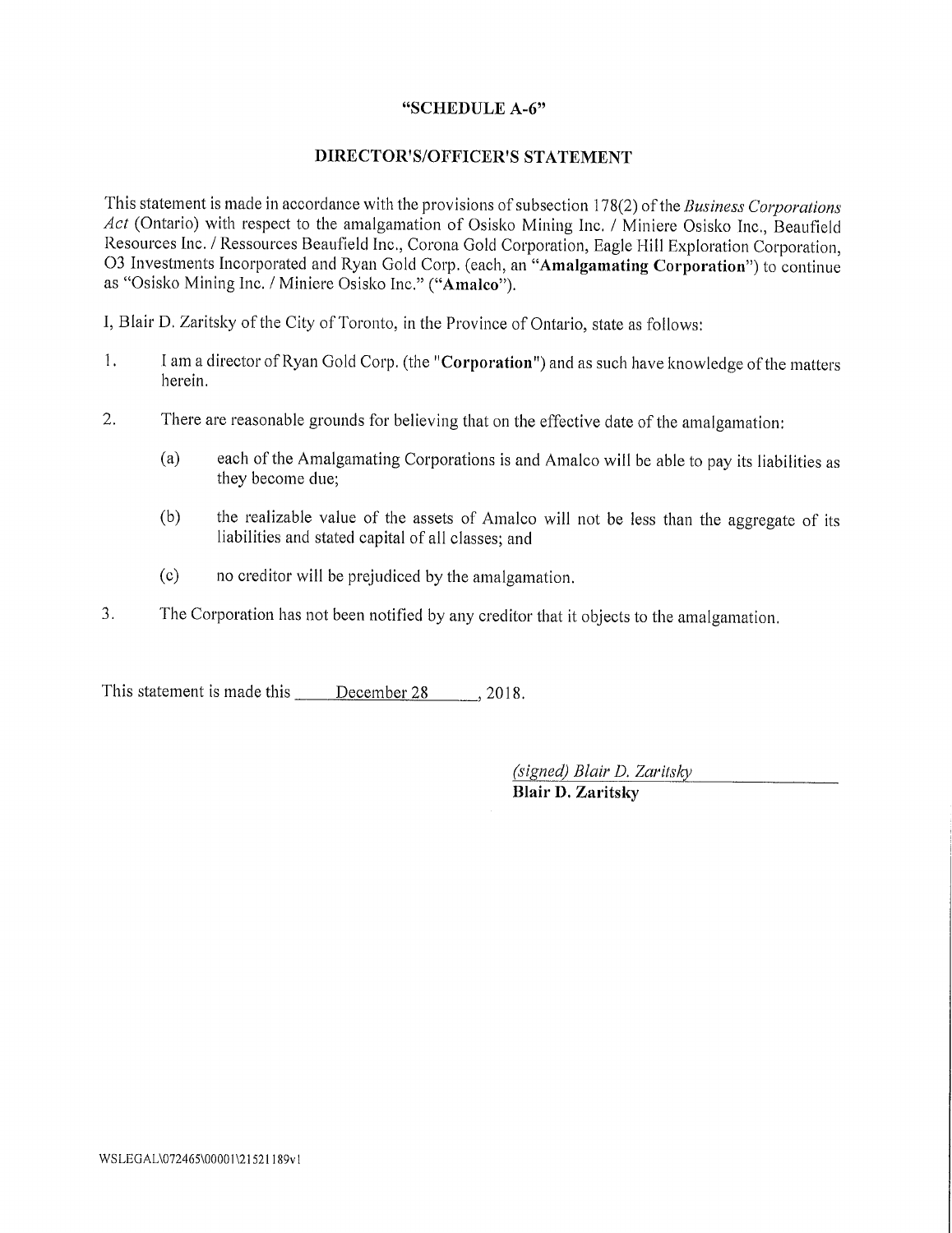### "SCHEDULE B-1"

### OSISKO MINING INC. MINIERE OSISKO INC.

### DIRECTORS' RESOLUTIONS

<sup>T</sup>he undersigned, being all of the directors of Osisko Mining Inc. / Minicre Osisko Inc. (the "Corporation"), sign the following resolutions pursuant to the Business Corporations Act (Ontario) (the "Act"), effective December 28, 2018:

# **AMALGAMATION**

<sup>W</sup>HEREAS the Corporation was incorporated under the Act by a Certificate and Articles of Incorporation <sup>o</sup>n February 26, 2010 (the "Articles");

AND WHEREAS the Corporation owns all of the issued and outstanding shares in the capital of each of Beaufield Resources Inc. / Ressources Beaufield Inc., Corona Gold Corporation, Eagle Hill Exploration <sup>C</sup>orporation, 03 Investments Incorporated and Ryan Gold Corp, (collectively referred to as the "Subsidiary Corporations");

<sup>A</sup>ND WHEREAS it is desirable that the Corporation and the Subsidiary Corporations amalgamate and <sup>c</sup>ontinue as one corporation pursuant subsection 177(1) of the Act, effective January 1, 2019 (the "Amalgamation Effective Date");

### RESOLVED THAT:

- 1. The amalgamation of the Corporation and the Subsidiary Corporations and their continuance as "Osisko Mining Inc. / Miniere Osisko Inc." (the "Amalgamated Corporation") pursuant to <sup>s</sup>ubsection 177(1) of the Act is approved;
- <sup>2</sup>. Upon the issuance of the Certificate of Amalgamation, all the shares in the capital of the Subsidiary <sup>C</sup>orporations shall be cancelled without any repayment of capital in respect of such shares;
- <sup>3</sup>. The by-laws of the Amalgamated Corporation shall be the same as the by-laws of the Corporation;
- <sup>4</sup>. The Articles of Amalgamation of the Amalgamated Corporation shall he the same as the Articles <sup>o</sup>f the Corporation;
- 5. No securities shall be issued by the Amalgamated Corporation in connection with the <sup>a</sup>malgamation; and
- 6. Any one director or officer of the Corporation is authorized and directed to execute and file, prior <sup>t</sup>o the Amalgamation Effective Date, articles of amalgamation specifying January 1, 2019 as the <sup>e</sup>ffective date of the amalgamation, and to do other all acts and things and execute and deliver all <sup>s</sup>uch other instruments and documents as he or she may, in his or her discretion, consider necessary <sup>o</sup>r desirable to carry out and give effect to the foregoing.

[Signature page follows]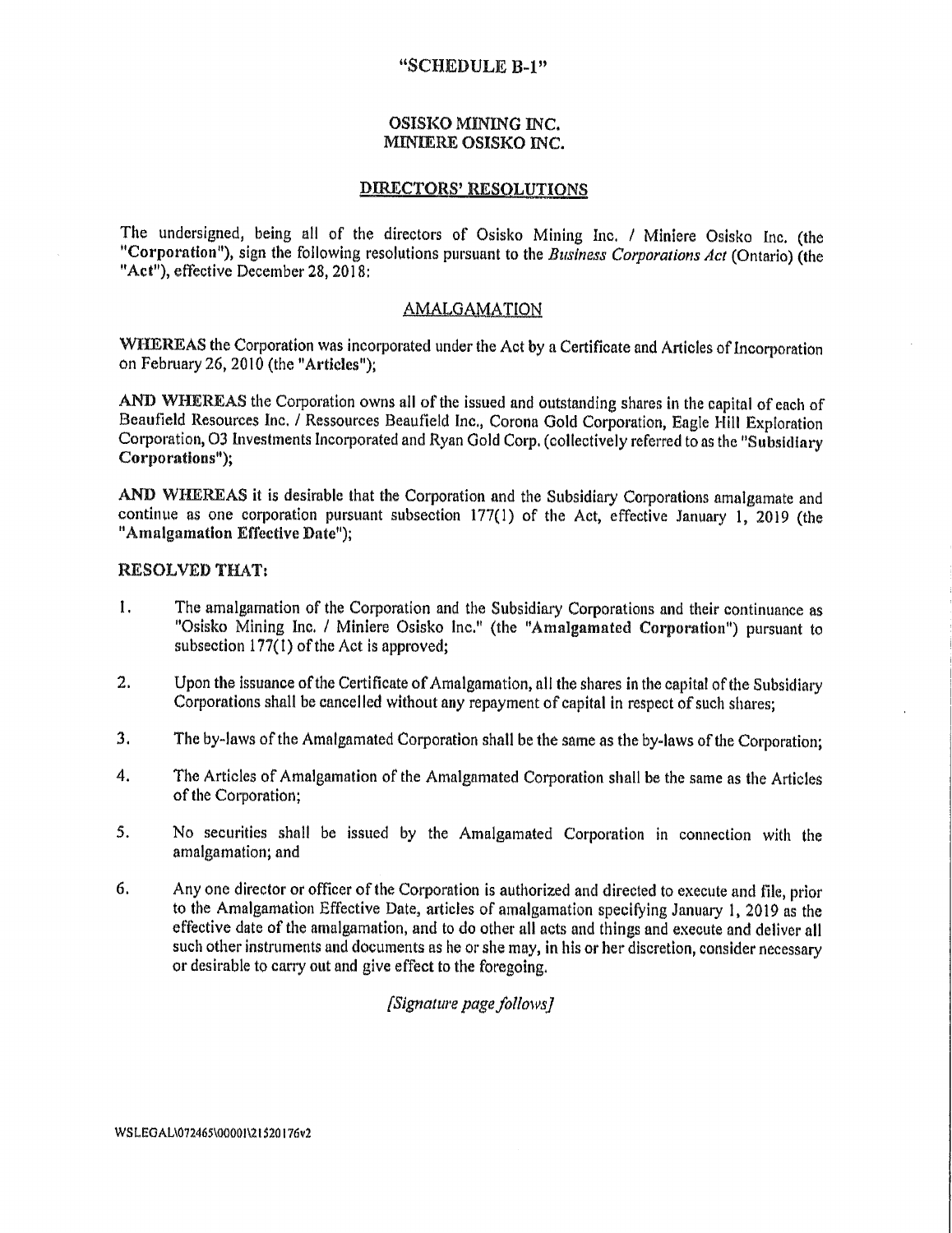DATED as of the date first written above.

(signed) Amy Joy Satov (signed) Bernardo Alvarez Calderon<br>
AMY JOY SATOV (BERNARDO ALVAREZ CALDER

BERNARDO ALVAREZ CALDERON

(signed) John F. Burzynski (signed) Jose Vizquerra Benavides<br>JOHN F. BURZYNSKI JOSE VIZOUERRA BENAVIDES

**JOSE VIZQUERRA BENAVIDES** 

(signed) Keith McKay (signed) Patrick Anderson<br>
KEITH MCKAY PATRICK ANDERSON

PATRICK ANDERSON

(signed) Sean Roosen SEAN ROOSEN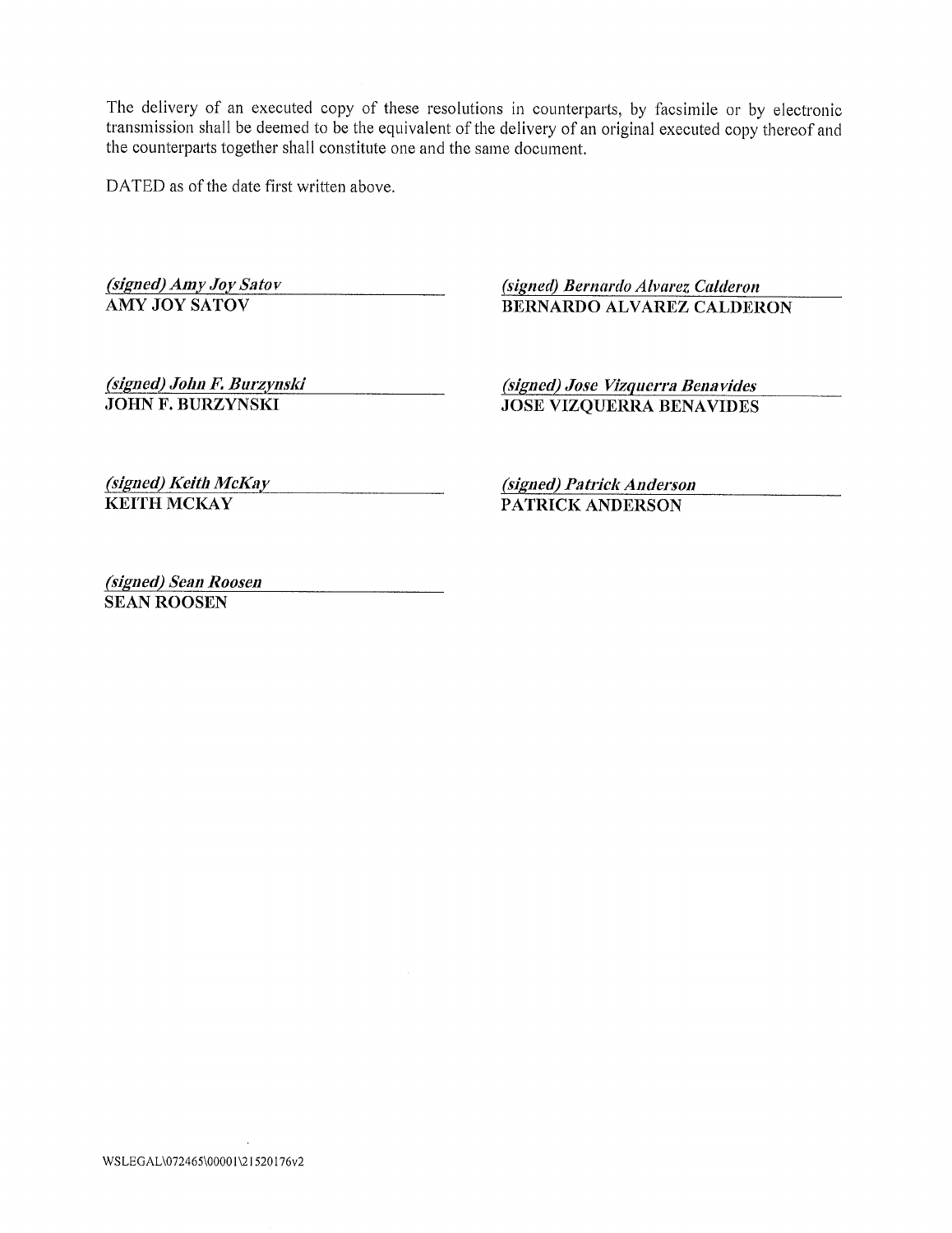### "SCHEDULE B-2"

### BEAUFIELD RESOURCES INC. RESSOURCES BEAUFIELD INC.

# DIRECTORS' RESOLUTIONS

The undersigned, being all of the directors of Beaufield Resources Inc. / Ressources Beaufield Inc. (the "Corporation"), sign the following resolutions pursuant to the Business Corporations Act (Ontario) (the "Act"), effective December 28, 2018:

#### AMALGAMATION

WHEREAS the Corporation, Corona Gold Corporation, Eagle Hill Exploration Corporation, O3 <sup>I</sup>nvestments Incorporated and Ryan Gold Corp. (collectively, the "Subsidiary Corporations") are all <sup>w</sup>holly-owned subsidiaries of Osisko Mining Inc. (the "Parent");

<sup>A</sup>ND WHEREAS the Parent was incorporated under the Act by a Certificate and Articles of Incorporation <sup>o</sup>n February 26, 2010 (the "Articles");

AND WHEREAS it is desirable that the Corporation, the other Subsidiary Corporations and the Parent <sup>a</sup>malgamate pursuant to subsection 177(1) of the Act and continue as one corporation, effective January I, 2019;

### RESOLVED THAT:

ſ

 $\frac{1}{2}$ 

Ĩ

- <sup>1</sup>. The amalgamation of the Corporation, the other Subsidiary Corporations end the Parent and their continuance as "Osisko Mining Inc. / Miniere Osisko Inc." (the "Amalgamated Corporation") <sup>p</sup>ursuant to subsection 177(1) of the Act is approved;
- <sup>U</sup>pon the issuance of the Certificate of Amalgamation, all the shares in the capital of the 2. <sup>C</sup>orporation shall be cancelled without any repayment of capital in respect of such shares;
- 3. The by-laws of the Amalgamated Corporation shall be the same as the by-laws of the Parent;
- 4. Except as prescribed, the Articles of Amalgamation of the Amalgamated Corporation shall be the same as the Articles of the Parent:
- <sup>5</sup>, No securities shall be issued by the Amalgamated Corporation in connection with the <sup>a</sup>malgamation; and
- 6. Any one director or officer of the Corporation is authorized and directed to execute and file, prior <sup>t</sup>o the Amalgamation Effective Date, articles of amalgamation specifying January 1, 2019 as the <sup>e</sup>ffective date of the amalgamation, and to do other all acts and things and execute and deliver all <sup>s</sup>uch other instruments and documents as he or she may, in his or her discretion, consider necessary <sup>o</sup>r desirable to carry out and give effect to the foregoing,

# [Signature page follows]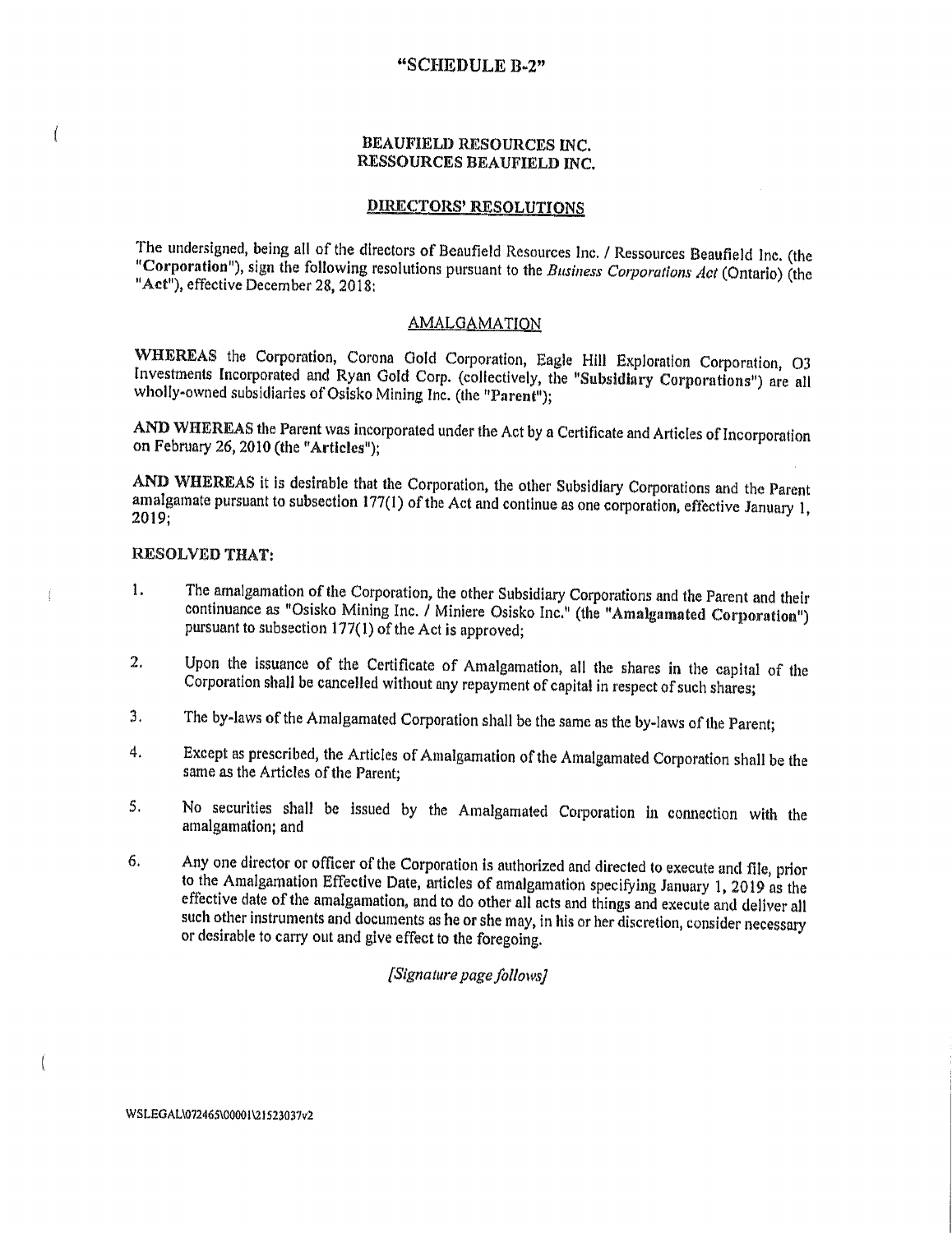DATED as of the date first written above,

(signed) John F. Burzynski<br>JOHN F. BURZYNSKI<br>JOSE VIZOUERRA BENAVIDES

JOSE VIZQUERRA BENAVIDES

(Signed) Blair D.Znritskv BLAIR D. ZARITSKY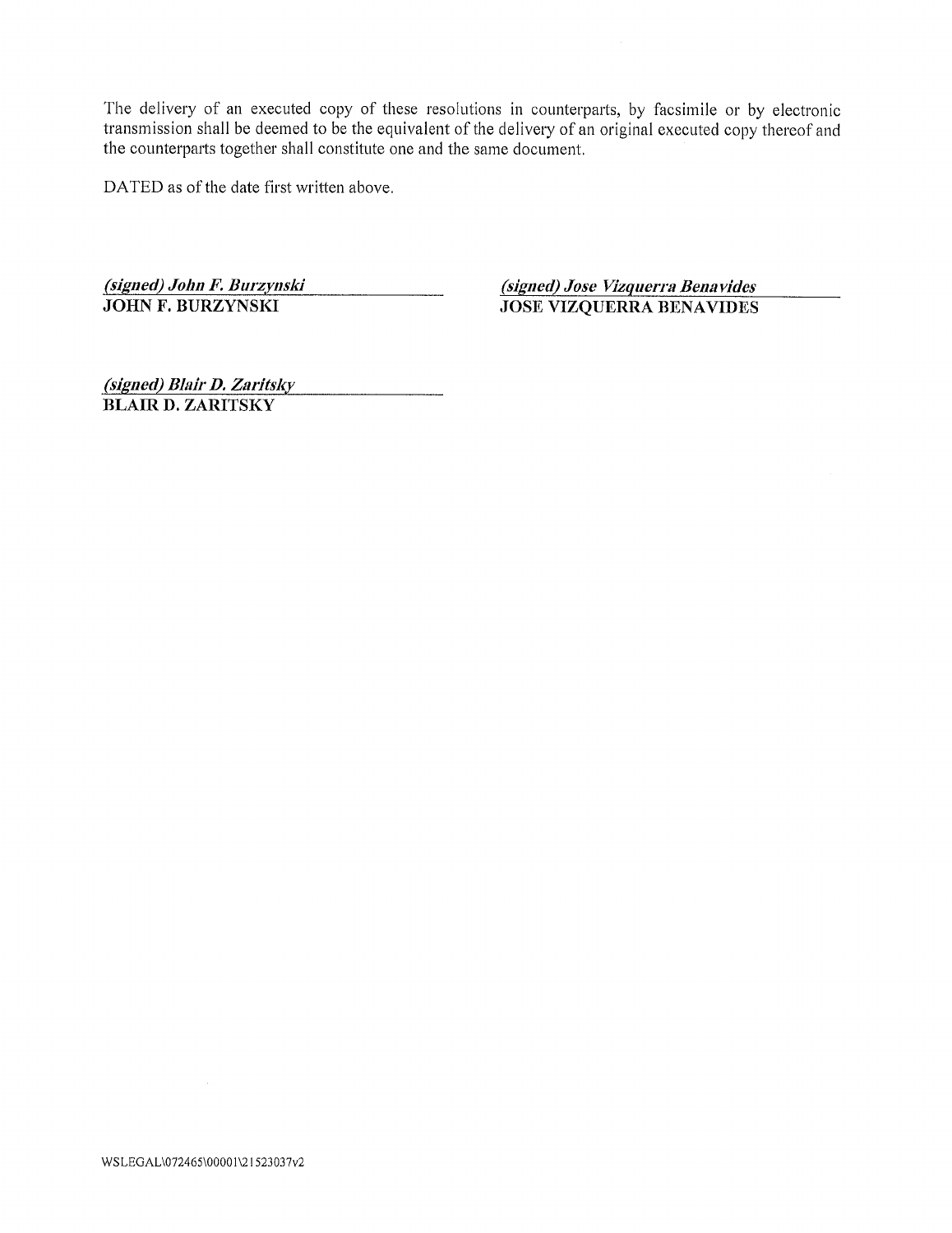### "SCHEDULE B-3"

### CORONA COLD CORPORATION

### DIRECTORS' RESOLUTIONS

<sup>T</sup>he undersigned, being all of the directors of Corona Gold Corporation (the "Corporation"), sign the following resolutions pursuant to the Business Corporations Act (Ontario) (the "Act"), effective December 28, 2018:

### AMALGAMATION

WHEREAS the Corporation, Beaufield Resources Inc., Eagle Hill Exploration Corporation, O3 Investments Incorporated and Ryan Gold Corp. (collectively, the "Subsidiary Corporations") are all <sup>w</sup>holly-owned subsidiaries of Osisko Mining Inc. (the "Parent");

AND WHEREAS the Parent was incorporated under the Act by a Certificate and Articles of Incorporation on February 26, 2010 (the "Articles");

<sup>A</sup>ND WHEREAS it is desirable that the Corporation, the other Subsidiary Corporations and the Parent <sup>a</sup>malgamate pursuant to subsection 177(1) of the Act and continue as one corporation, effective January 1, 2019;

#### RESOLVED THAT:

- 1. The amalgamation of the Corporation, the other Subsidiary Corporations and the Parent and their continuance as "Osisko Mining Inc. / Miniere Osisko Inc." (the "Amalgamated Corporation") <sup>p</sup>ursuant to subsection 177(1) of the Act is approved;
- Upon the issuance of the Certificate of Amalgamation, all the shares in the capital of the  $\mathbf{2}$ Corporation shall be cancelled without any repayment of capital in respect of such shares;
- <sup>3</sup>. The by-laws of the Amalgamated Corporation shall be the car as the by-laws of the Parent,
- 4, <sup>E</sup>xcept as prescribed, the Articles of Amalgamation of the Amalgamated Corporation shall be the <sup>s</sup>ame as the Articles of the Parent;
- <sup>N</sup>o securities shall be issued by the Amalgamated Corporation hi connection with the 5. <sup>a</sup>malgamation; and
- 6. Any one director or officer of the Corporation is authorized and directed to execute and file, prior <sup>t</sup>o the Amalgamation Effective Date, articles of amalgamation specifying January 1, 2019 as the effective date of the amalgamation, and to do other all acts and things and execute and deliver all such other instruments and documents as he or she may, in his or her discretion, consider necessary or desirable to carry out and give effect to the foregoing.

#### [Signature page follows]

 $\frac{1}{2}$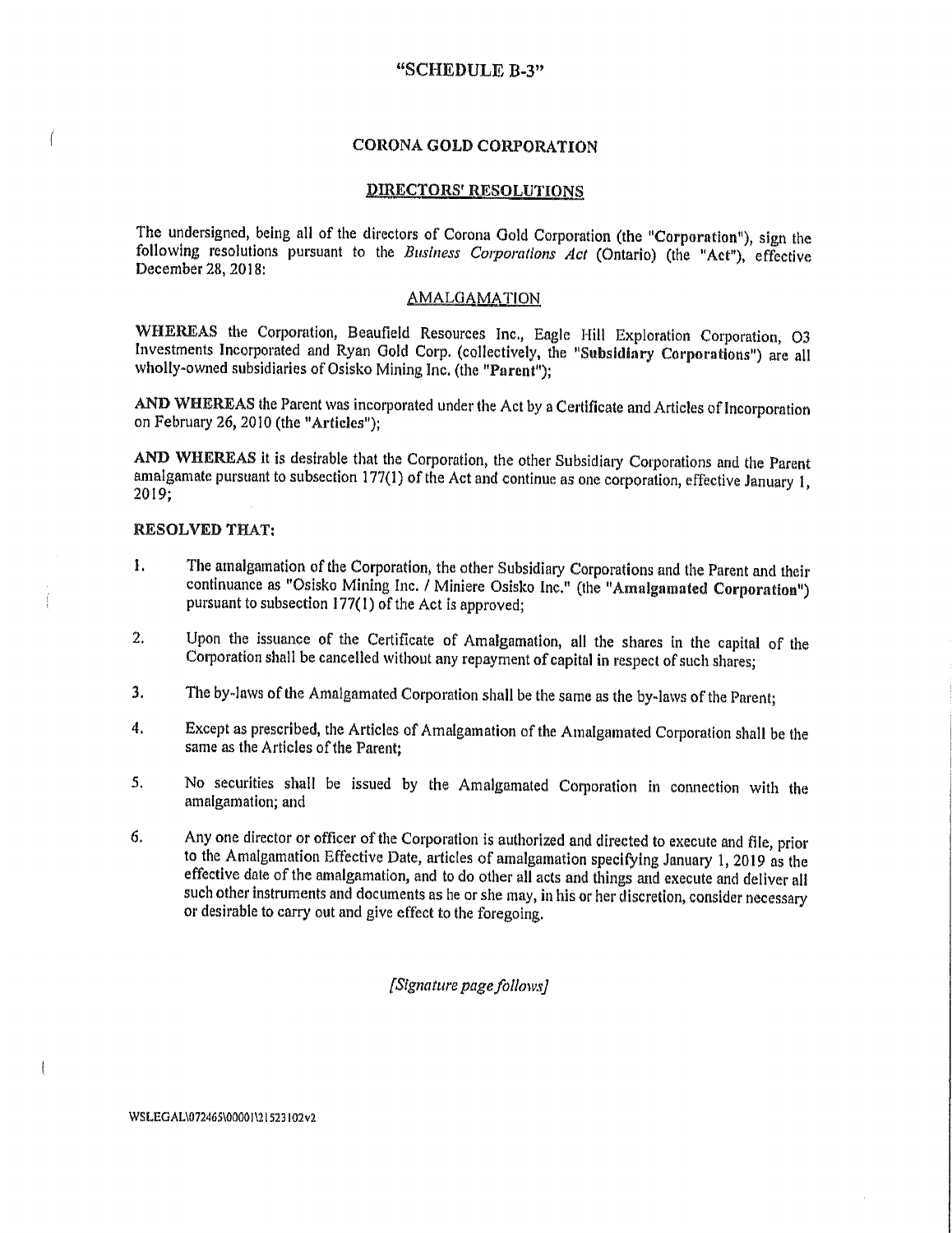DATED as of the date first written above.

(signed) John F. Burzynski<br>JOHN F. BURZYNSKI JOSE VIZOUERRA BENAVIDES

JOSE VIZQUERRA BENAVIDES

(signed) Blair D. Zaritsky BLAIR 1). ZARITSKY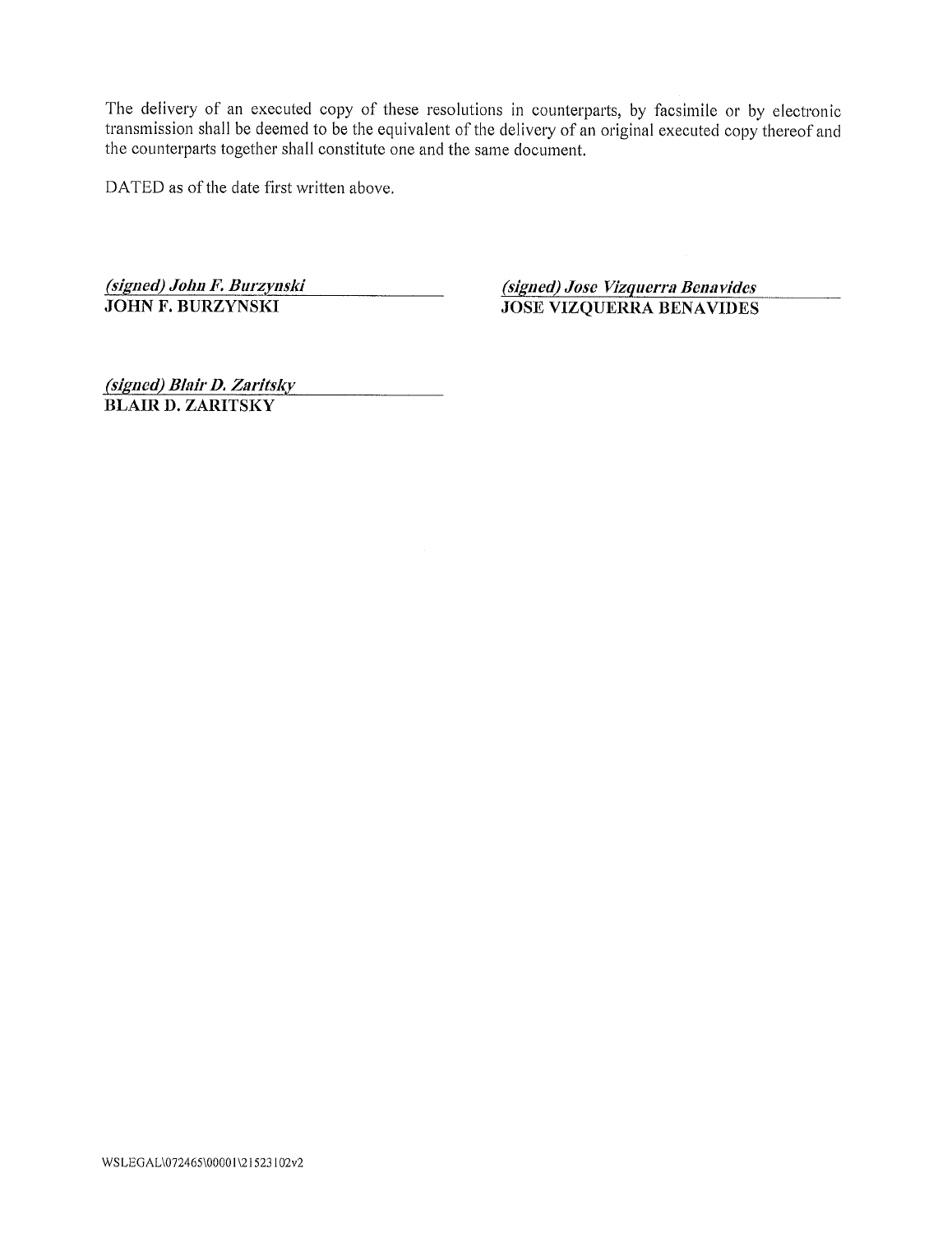# "SCHEDULE B-4"

# EAGLE HILL EXPLORATION CORPORATION

### DIRECTORS' RESOLUTIONS

<sup>T</sup>he undersigned, being all of the directors of Eagle Hill Exploration Corporation (the "Corporation"), sign the following resolutions pursuant to the Business Corporations Act (Ontario) (the "Act"), effective December 28, 2018:

# **AMALGAMATION**

<sup>W</sup>HEREAS the Corporation, Beaufield Resources Inc., Corona Cold Corporation, 03 Investments <sup>I</sup> ncorporated and Ryan Gold Corp. (collectively, the "Subsidiary Corporations") are all wholly-owned <sup>s</sup>ubsidiaries of Osisko Mining Inc. (the 'Parent");

<sup>A</sup>ND WHEREAS the Parent was incorporated under the Act by a Certificate and Articles of incorporation on February 26, 2010 (the "Articles");

<sup>A</sup>ND WHEREAS it is desirable that the Corporation, the other Subsidiary Corporations and the Parent <sup>a</sup>malgamate pursuant to subsection 177(l) of the Act and continue as one corporation, effective January 1, 2019;

### RESOLVED THAT:

Í

- 1. The amalgamation of the Corporation, the other Subsidiary Corporations and the Parent and their <sup>c</sup>ontinuance as "Osisko Mining Inc. / Miniere Osisko Inc." (the "Amalgamated Corporation") pursuant to subsection  $177(1)$  of the Act is approved;
- <sup>U</sup>pon the issuance of the Certificate of Amalgamation, all thc shares in the capital of the  $2.$ <sup>C</sup>orporation shall be cancelled without any repayment of capital in respect of such shares;
- 3. The by-laws of the Amalgamated Corporation shall be the same as the by-laws of the Parent;
- <sup>E</sup>xcept as prescribed, the Articles of Amalgamation of the Amalgamated Corporation shall be the  $\ddot{4}$ . <sup>s</sup>ame as the Articles of the Parent;
- <sup>5</sup>. No securities shall be issued by the Amalgamated Corporation in connection with the <sup>a</sup>malgamation; and
- <sup>6</sup>. Any one director or officer of the Corporation is authorized and directed to execute and file, prior to the Amalgamation Effective Date, articles of amalgamation specifying January 1, 2019 as the <sup>e</sup>ffective date of the amalgamation, and to do other all acts and things and execute and deliver all such other instruments and documents as he or she may, in his or her discretion, consider necessary <sup>o</sup>r desirable to carry out and give effect to the foregoing.

[Signature page follows/

WSLEGAL\072465\00001\21523246v2

 $\overline{1}$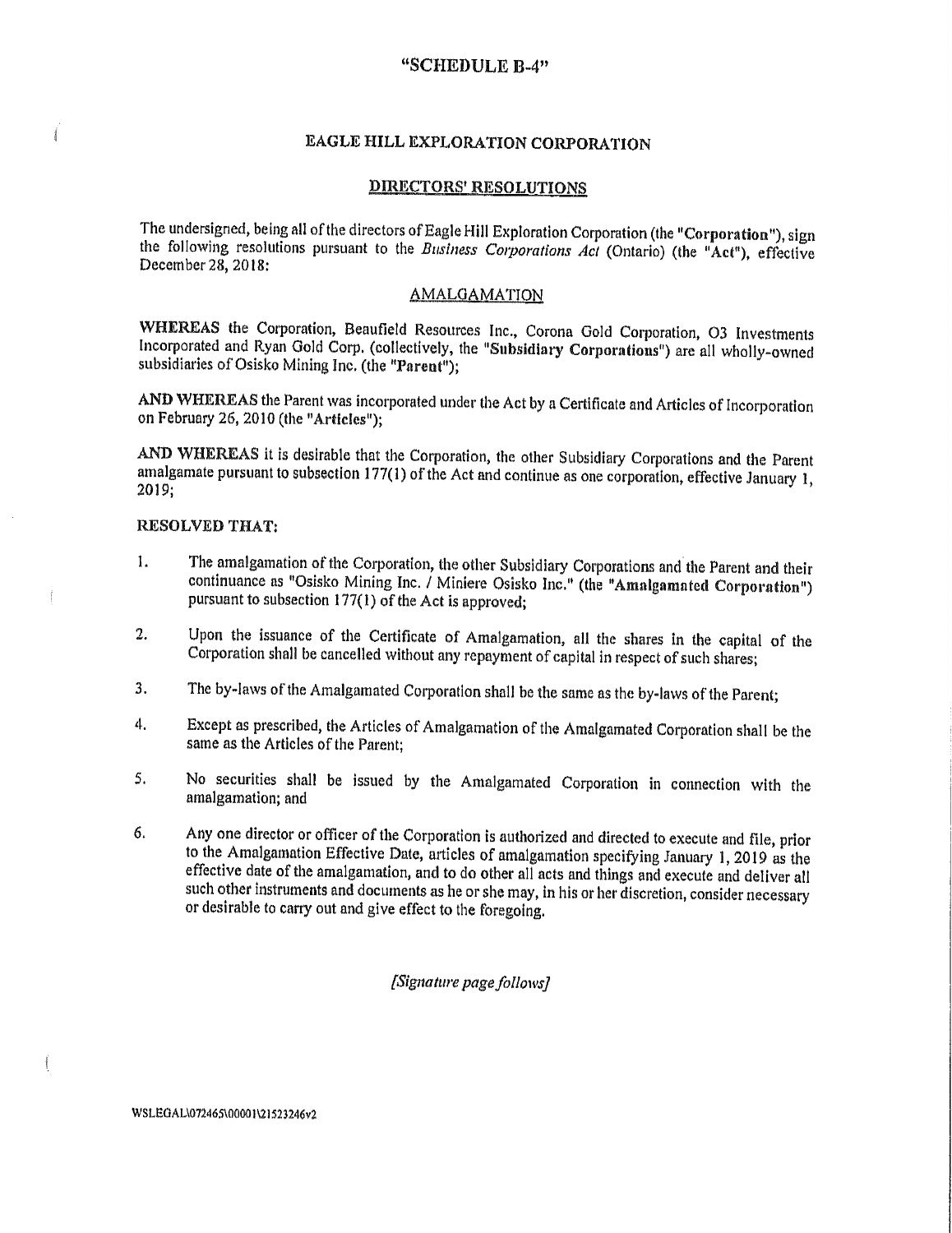DATED as of the date first written above.

(signed) John F. Burzynski (signed) Jose Vizquerra Benavides<br>JOHN F. BURZYNSKI JOSE VIZOUERRA BENAVIDES JOSE VIZQUERRA BENAVIDES

(signed) Blair D. Zaritsky BLAIR 1). ZARITSKY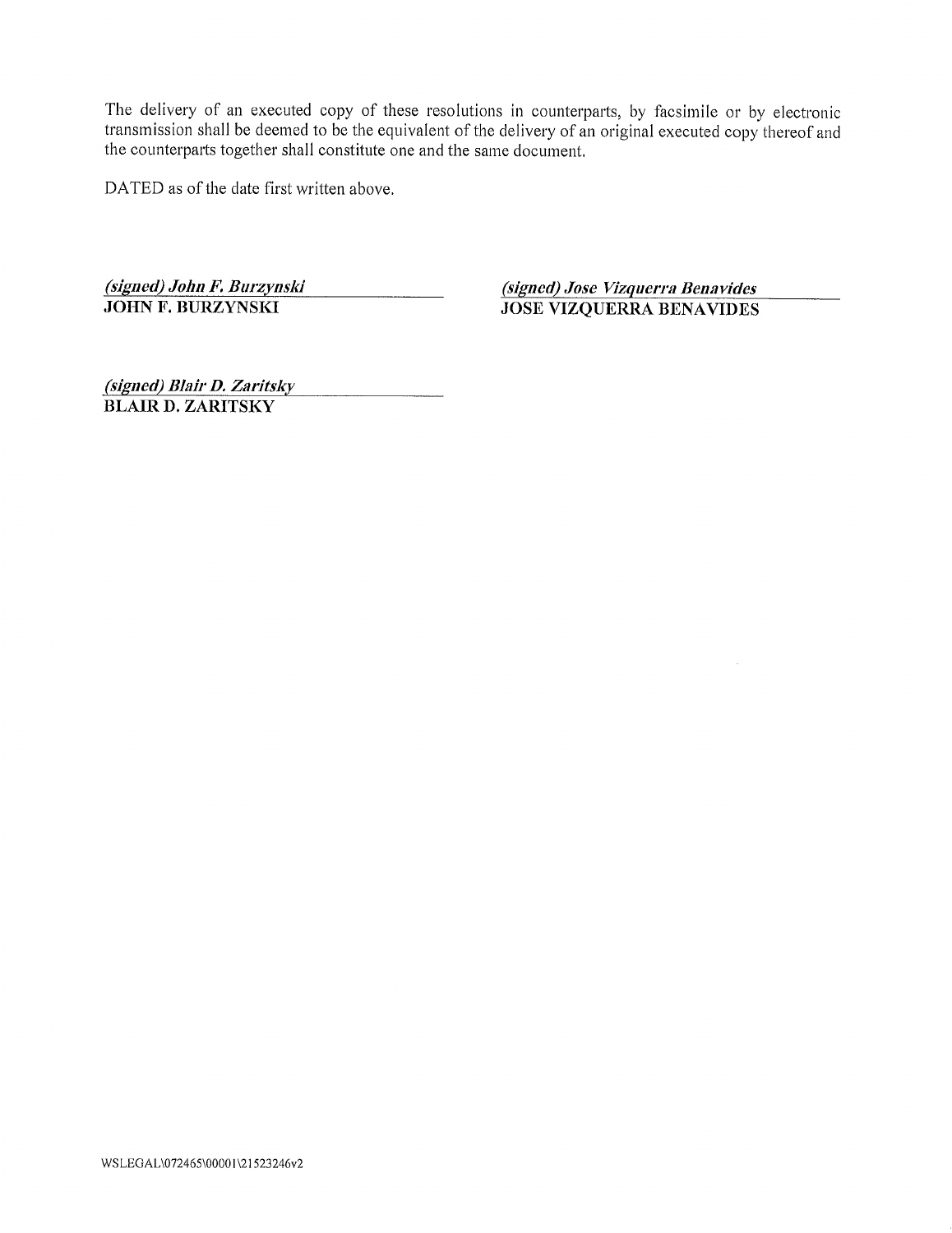### "SCHEDULE B-5"

# **03 INVESTMENTS INCORPORATED**

#### **DIRECTORS' RESOLUTIONS**

The undersigned, being all of the directors of O3 Investments Incorporated (the "Corporation"), sign the following resolutions pursuant to the Business Corporations Act (Ontario) (the "Act"), effective December 28, 2018:

## **AMALGAMATION**

WHEREAS the Corporation, Beaufield Resources Inc., Corona Gold Corporation, Eagle Hill Exploration Corporation and Ryan Gold Corp. (collectively, the "Subsidiary Corporations") are all wholly-owned subsidiaries of Osisko Mining Inc. (the "Parent"):

AND WHEREAS the Parent was incorporated under the Act by a Certificate and Articles of Incorporation on February 26, 2010 (the "Articles"):

AND WHEREAS it is desirable that the Corporation, the other Subsidiary Corporations and the Parent amalgamate pursuant to subsection 177(1) of the Act and continue as one corporation, effective January 1,  $2019;$ 

### RESOLVED THAT:

- The amalgamation of the Corporation, the other Subsidiary Corporations and the Parent and their 1. continuance as "Osisko Mining Inc. / Miniere Osisko Inc." (the "Amalgamated Corporation") pursuant to subsection 177(1) of the Act is approved;
- Upon the issuance of the Certificate of Amalgamation, all the shares in the capital of the 2. Corporation shall be cancelled without any repayment of capital in respect of such shares;
- 3. The by-laws of the Amalgamated Corporation shall be the same as the by-laws of the Parent;
- Except as prescribed, the Articles of Amalgamation of the Amalgamated Corporation shall be the 4. same as the Articles of the Parent:
- No securities shall be issued by the Amalgamated Corporation in connection with the  $S<sub>1</sub>$ amalgamation; and
- Any one director or officer of the Corporation is authorized and directed to execute and file, prior 6. to the Amalgamation Effective Date, articles of amalgamation specifying January 1, 2019 as the effective date of the amalgamation, and to do other all acts and things and execute and deliver all such other instruments and documents as he or she may, in his or her discretion, consider necessary or desirable to carry out and give effect to the foregoing.

[Signature page follows]

WSLEGAL\072465\00001\21523253v2

 $\tilde{\mathcal{E}}$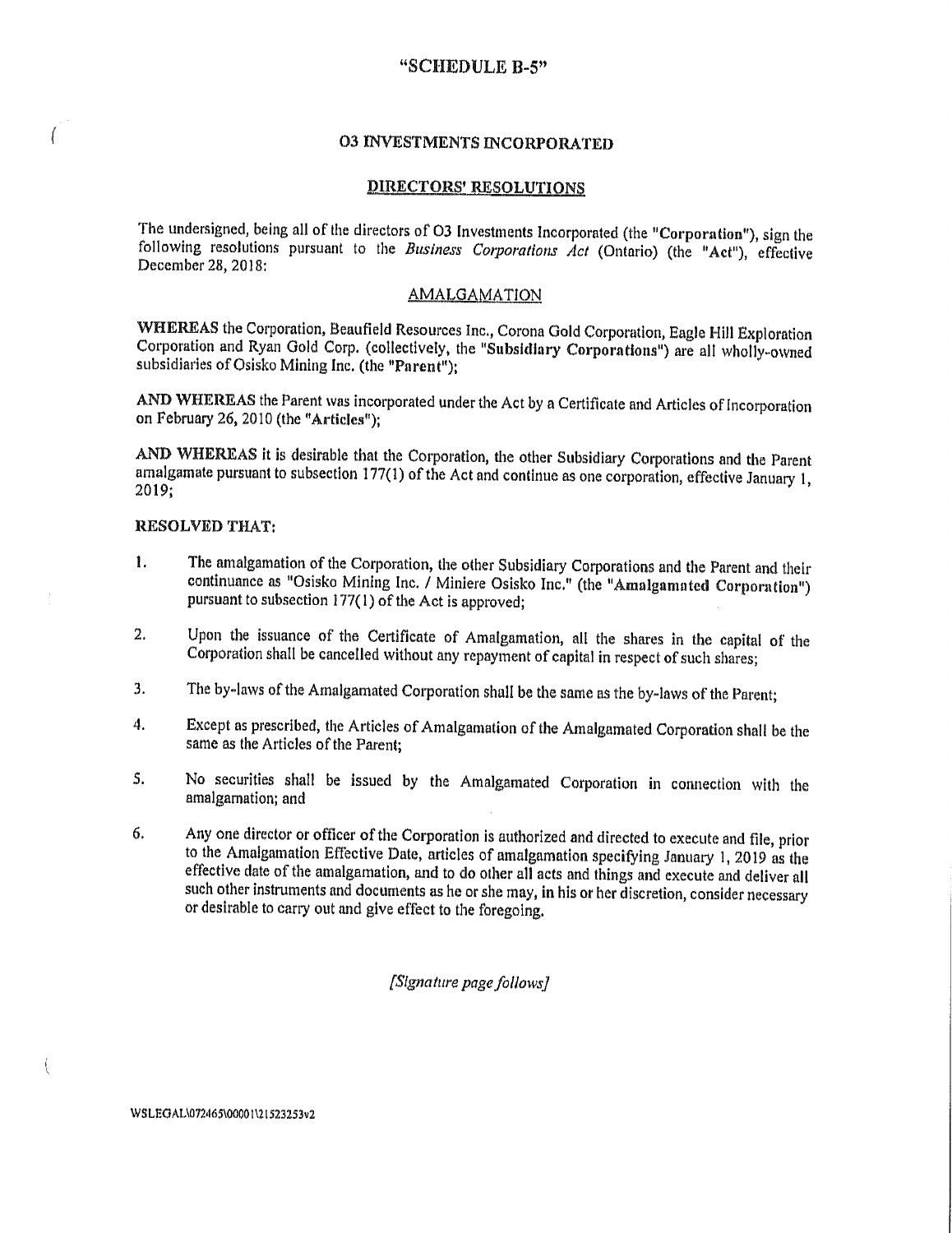DATED as of the date first written above.

(signed) John F. Burzynski (signed) Jose Vizquerra Benavides

JOSE VIZQUERRA BENAVIDES

(signed) Blair D. Zaritsky BLAIR D. ZARITSKY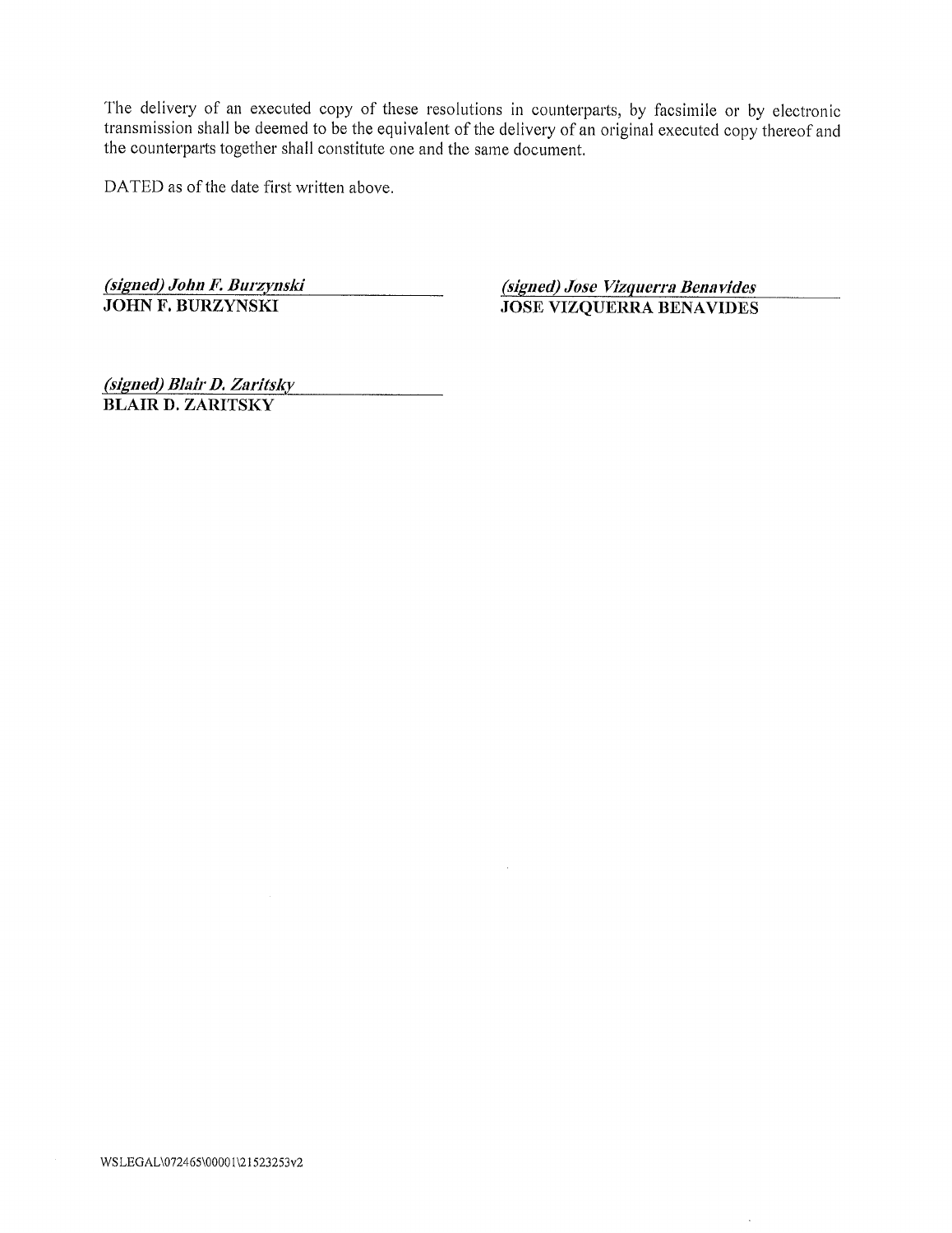# "SCHEDULE B-6"

### RYAN GOLD CORP.

#### R'DIRECTORS' RESOLUTIONS

<sup>T</sup>he undersigned, being all of the directors of Ryan Gold Corp. (the "Corporation"), sign the following resolutions pursuant to the Business Corporations  $Ac$  (Ontario) (the "Act"), effective December 28, 2018:

# AMALGAMATION

WHEREAS the Corporation, Beaufield Resources Inc., Corona Gold Corporation, Eagle Hill Exploration<br>Corporation and O3 Investments Incorporated (collectively, the "Subsidiary Corporations") are all wholly-owned subsidiaries of Osisko Mining Inc. (the "Parent");

<sup>A</sup>ND WHEREAS the Parent was incorporated under the Act by a Certificate and Articles of Incorporation <sup>O</sup>n February 26, 2010 (the "Articles");

<sup>A</sup>ND 'WHEREAS it is desirable that the Corporation, the other Subsidiary Corporations and the Parent <sup>a</sup>malgamate pursuant to subsection 177(1) of the Act and continue as one corporation, effective January 1, <sup>2</sup>019;

#### RESOLVED THAT:

 $\overline{1}$ 

- The amalgamation of the Corporation, the other Subsidiary Corporations and the Parent and their 1. <sup>c</sup>ontinuance as "Osisko Mining Inc. / Miniere Osisko Inc." (the "Amalgamated Corporation") <sup>p</sup>ursuant to subsection 177(1) of the Act is approved;
- <sup>2</sup>. Upon the issuance of the Certificate of Amalgamation, all the shares in the capital of the <sup>C</sup>orporation shall be cancelled without any repayment of capital in respect of such shares;
- 3. The by-laws of the Amalgamated Corporation shall be the same as the by-laws of the Parent;
- <sup>4</sup>. Except as prescribed, the Articles of Amalgamation of the Amalgamated Corporation shall be the <sup>s</sup>ame as the Articles of the Parent;
- <sup>N</sup>o securities shall be issued by the Amalgamated Corporation in connection with the 5. <sup>a</sup>malgamation; and
- <sup>6</sup>. Any one director or officer of the Corporation is authorized and directed to execute and file, prior <sup>t</sup>o the Amalgamation Effective Date, articles of amalgamation specifying January 1, 2019 as the <sup>e</sup>ffective date of the amalgamation, and to do other all acts and things and execute and deliver all <sup>s</sup>uch other instruments and documents as he or she may, in his or her discretion, consider necessary <sup>o</sup>r desirable to carry out and give effect to the foregoing.

#### [Signature page follows]

WSLEGAL\072465\00001\21523286v2

ŧ